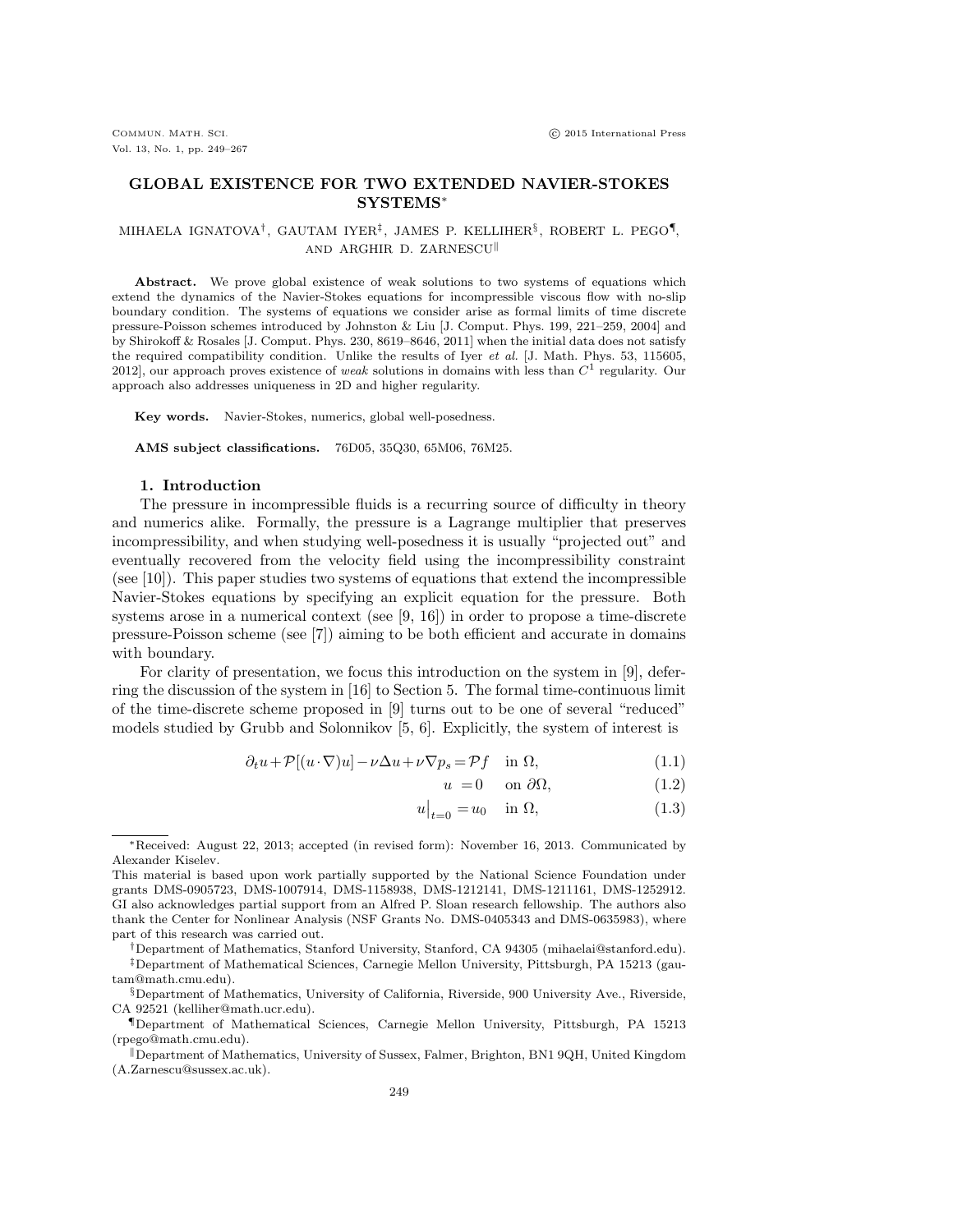where  $p_s$ , the *Stokes pressure*, satisfies

$$
\begin{cases}\n-\Delta p_s = 0 & \text{in } \Omega, \\
\mathbf{n} \cdot \nabla p_s = (\Delta u - \nabla \nabla \cdot u) \cdot \mathbf{n} & \text{on } \partial \Omega.\n\end{cases}
$$
\n(1.4)

Here  $\nu > 0$  is the viscosity,  $\mathcal P$  is the Leray projection, and f is the (given) external forcing. As shown in [11], the Stokes pressure is alternatively represented by the formulae

$$
\nabla p_s = (I - \mathcal{P})(\Delta u - \nabla \nabla \cdot u) = (\Delta \mathcal{P} - \mathcal{P}\Delta)u.
$$
\n(1.5)

Thus we can recast the equation (1.1) as

$$
\partial_t u + \mathcal{P}(u \cdot \nabla u - f) = \nu(\mathcal{P}\Delta u + \nabla \nabla \cdot u) \quad \text{in } \Omega. \tag{1.1'}
$$

Note the presence of the extra, stabilizing term,  $\nabla \nabla \cdot u$ , appearing on the right. (For more details see [11].)

When the compatibility condition  $\nabla \cdot u_0 = 0$  is imposed on the initial data, the above system reduces exactly to the incompressible Navier-Stokes equations. To see this, note that  $\nabla \cdot u$  satisfies the heat equation with Neumann boundary conditions:

$$
\begin{cases} \partial_t \nabla \cdot u = \nu \Delta \nabla \cdot u & \text{in } \Omega, \\ \mathbf{n} \cdot \nabla \nabla \cdot u = 0 & \text{on } \partial \Omega, \\ \nabla \cdot u \big|_{t=0} = \nabla \cdot u_0 & \text{in } \Omega. \end{cases}
$$
(1.6)

Here n denotes the outward-pointing unit normal on  $\partial\Omega$ . The evolution equation  $(1.6)<sub>1</sub>$  and initial condition  $(1.6)<sub>3</sub>$  follow by taking the divergence of  $(1.1')$  and  $(1.3)$  respectively. The boundary condition  $(1.6)_2$  follows by taking the normal trace of  $(1.1')$  on  $\partial\Omega$  and using  $(1.2)$ .

Uniqueness for (1.6) now implies that if  $\nabla \cdot u_0 \equiv 0$  then  $\nabla \cdot u \equiv 0$ , showing that (1.1′ ) exactly reduces to the standard, incompressible Navier-Stokes equations as claimed. On the other hand, if  $\nabla \cdot u_0$  is non-zero initially then  $(1.1')$  extends the dynamics of the incompressible Navier-Stokes equations in a manner that damps the divergence exponentially in time.

This paper primarily deals with global existence of solutions to  $(1.1')$ ,  $(1.2)$ ,  $(1.3)$ . Local well-posedness for strong solutions was proved by Grubb and Solonnikov [5, 6] based on a theory of pseudo-differential initial-boundary value problems, and more recently in [11] using a novel commutator estimate. The techniques used in [11] were extended in [8] to also prove some (conditional) global existence results. The results available so far, however, all assumed a regular  $(C<sup>3</sup>)$  domain and only concerned strong solutions.

The difficulty in proving the existence of weak solutions to (1.1′ ) arises, surprisingly, from the linear terms. To elaborate on this, observe that when we multiply (1.1′ ) by u and integrate, the linear terms give

$$
-\int_{\Omega} u \cdot (\mathcal{P}\Delta u + \nabla \nabla \cdot u) = -\int_{\Omega} \mathcal{P}u \cdot \Delta \mathcal{P}u + ||\nabla \cdot u||_{L^{2}}^{2}
$$

$$
= ||\nabla \mathcal{P}u||_{L^{2}}^{2} + ||\nabla \cdot u||_{L^{2}}^{2} + \int_{\partial \Omega} (\mathcal{P}u) \cdot \frac{\partial \mathcal{P}u}{\partial n}.
$$
(1.7)

For the standard incompressible Navier-Stokes equations, the no-slip boundary condition and the incompressibility constraint together guarantee  $\mathcal{P}u=0$  on  $\partial\Omega$ , ensuring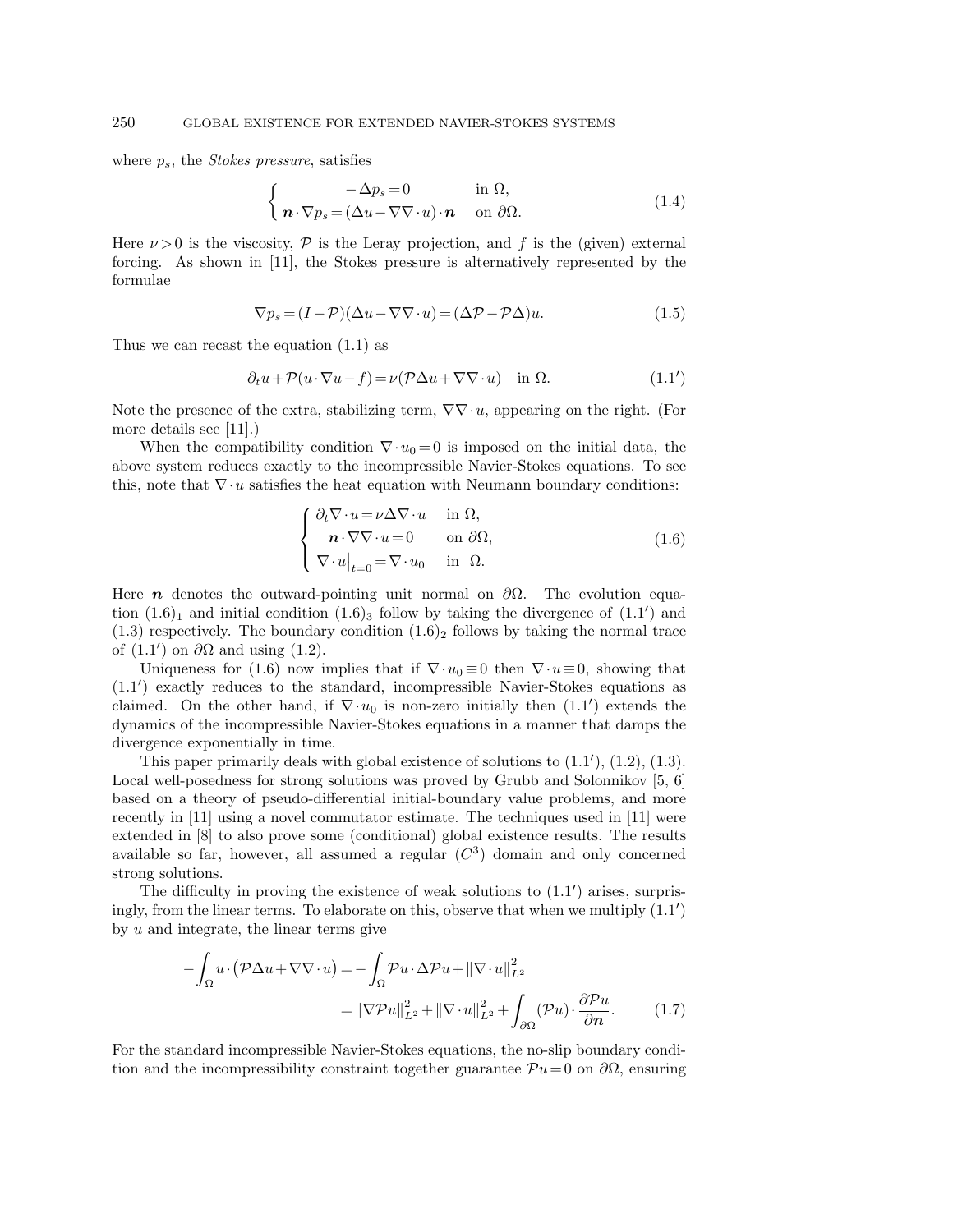that the boundary integral on the right of (1.7) vanishes. In our situation, however, the boundary integral above provides a high-order contribution without consistent sign. Thus, while  $-(\mathcal{P}\Delta+\nabla\nabla\cdot)$  is a positive coercive operator on the space of *divergencefree*  $H_0^1$  functions, it is neither positive nor coercive with respect to the standard inner product on  $H_0^1$  (see [8, Proposition 2.1]).

The key idea in [8] is to use a commutator estimate to construct a nonstandard  $H^1$ -equivalent inner product that makes  $-(\mathcal{P}\Delta+\nabla\nabla\cdot)$  coercive on the whole space  $H_0^1$ , and use this to prove conditional global existence results. Unfortunately, under these inner products, the nonlinearity is harder to control; consequently, the results in [8] are unable to effectively exploit the depletion of the nonlinearity that is available under the standard  $L^2$  inner product. For the standard Navier-Stokes equations the  $L^2$  depletion of the nonlinearity is responsible for the energy inequality, which is central to almost every global existence result available.

This paper uses a different approach to study well-posedness of (1.1′ ). The central idea is to consider the  $H_0^1$  (not  $L^2$ !) orthogonal decomposition of the solution u into a divergence free part and a remainder. Namely, we write

$$
u = v + z
$$
, where  $\nabla \cdot v = 0$ ,  $\int_{\Omega} \nabla v \cdot \nabla z = 0$ ,

and  $v, z \in H_0^1$ . The key observation in our proof is that z is completely determined by  $\nabla \cdot u$ , a quantity that is globally determined only from  $\nabla \cdot u_0$  via (1.6) and is independent of  $v$ . Now the evolution of  $v$  is essentially a perturbed Navier-Stokes equation, which can be analyzed using well-established techniques. In domains with Lipschitz boundaries, however, one has to tread cautiously.

The advantage of the method used in this paper is that it proves the existence of global weak solutions of (1.1′ ), (1.2), (1.3) even in irregular (Lipschitz) domains. The methods in [8, 11] prove the existence of strong solutions, and require  $H_0^1$  initial data and a  $C^3$ -domain. In this paper, we prove existence of weak solutions with  $L^2$ initial data and *either*  $H^2$  initial divergence and a Lipschitz domain or  $L^2$  initial divergence and a  $C<sup>2</sup>$  domain. The interest in studying weak solutions and lowering the regularity requirements of the domain is that numerical simulations are often performed in piecewise smooth (often polygonal) domains. Such domains cannot be handled using the techniques in [8, 11] but can be handled using our approach.

We remark, however, that our method does not appear to help in the analysis of stability and convergence of the time-discrete schemes in [9, 16]. In contrast, both [8] and [11] (see also [12]) prove a stability result for an associated time-discrete scheme.

Plan of this paper. We begin in Section 2 with the development of our two main tools, an orthogonal decomposition of vector fields in  $H_0^1$  and a lifting from a given divergence to a vector field in  $H_0^1$ . In Section 3 we establish the existence and, in 2D, uniqueness of weak solutions to the extended Navier-Stokes equations of (1.1′ ), giving the higher regularity theory in Section 4. In Section 5 we analyze another system of equations introduced by Johnston and Liu in [9] and studied by Shirokoff and Rosales in [16]. This system also extends the Navier-Stokes equations, though in a manner different from the extended equations in (1.1′ ). We show how they can nonetheless be treated using the same key tools of Section 2. In the appendix we summarize the key facts we use regarding the regularity of solutions to the heat equations in Lipschitz domains.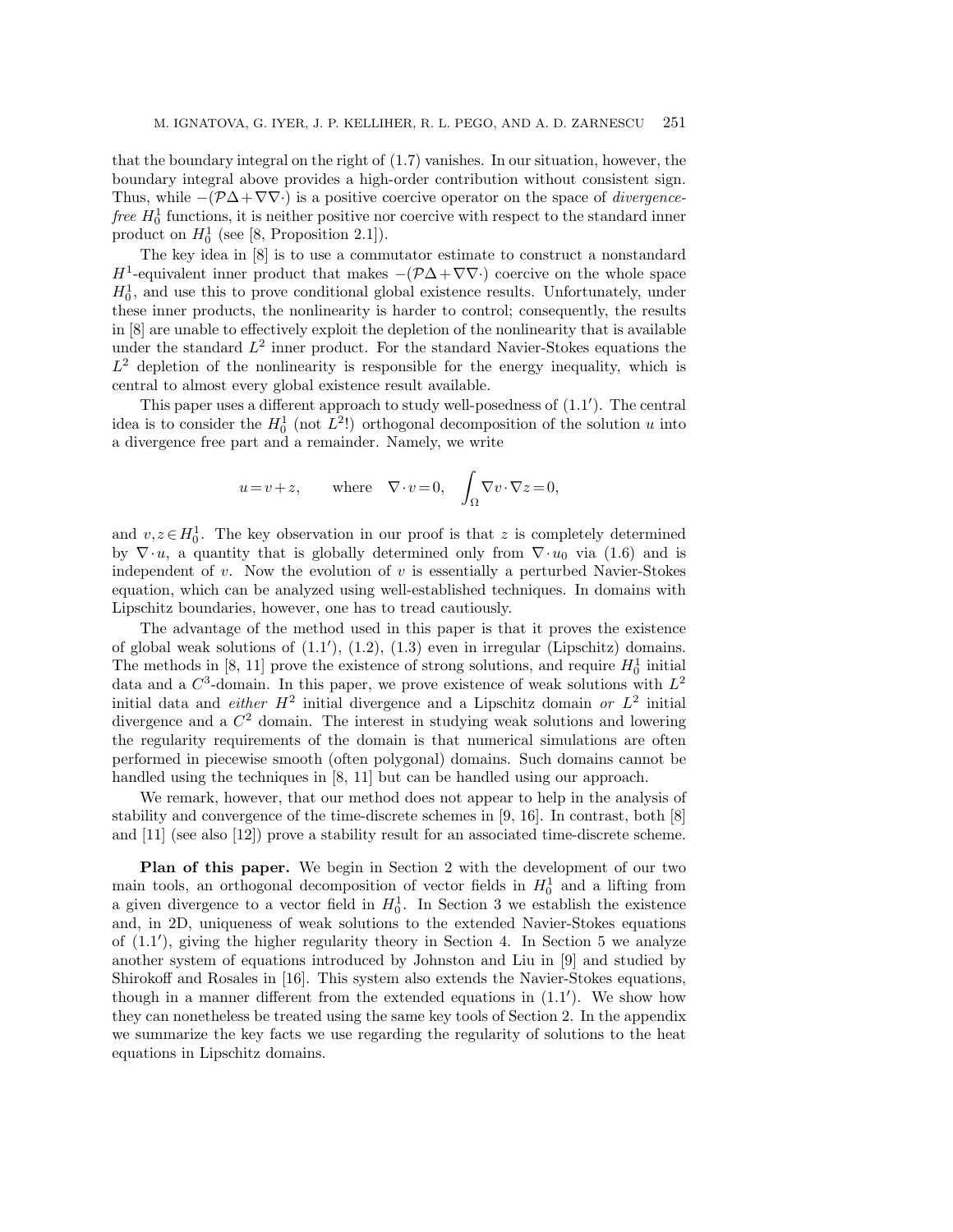### 252 GLOBAL EXISTENCE FOR EXTENDED NAVIER-STOKES SYSTEMS

# 2. An  $H_0^1$  orthogonal decomposition and divergence lifting

As mentioned earlier, our main tool to obtain a priori estimates for  $(1.1')$  is to split u into a divergence-free field  $v \in H_0^1$ , and its  $H_0^1$ -orthogonal remainder. In this section we describe this decomposition and a few well-known properties of it.

The  $H_0^1$ -orthogonal decomposition. Let  $\Omega$  be a bounded, connected domain in  $\mathbb{R}^d$ ,  $d \ge 2$ , whose boundary has at least Lipschitz regularity, and let n be the outward-pointing unit vector normal to the boundary. Let  $H$  and  $V$  denote the usual functions spaces (see for instance [2]),

$$
H = \{ v \in L^{2}(\Omega) : \nabla \cdot u = 0 \text{ and } u \cdot \boldsymbol{n} = 0 \text{ on } \partial \Omega \},
$$
\n(2.1)

$$
V = \{ v \in H_0^1(\Omega) : \nabla \cdot u = 0 \}.
$$
\n(2.2)

Leray's well known orthogonal projection,  $\mathcal{P}: L^2 \to H$ , can be explicitly computed by solving Poisson problems. Perhaps less familiar is the orthogonal projection of  $H_0^1(\Omega)$  into V, which can be explicitly obtained by solving a stationary Stokes equation. For this purpose, we use the following lemma.

LEMMA 2.1. Let  $\Omega \subset \mathbb{R}^d$ ,  $d=2,3$ , be a bounded, connected Lipschitz domain,  $f \in$  $H^{-1}(\Omega)$ ,  $g \in L^2(\Omega)$ , and  $h \in H^{1/2}(\partial \Omega)$ . Assume that the compatibility condition

$$
\int_{\Omega} g = \int_{\partial \Omega} h \cdot \mathbf{n}
$$

holds. Then there exists a solution  $(z,q)$  in  $(H<sup>1</sup>(\Omega), L<sup>2</sup>(\Omega))$  to

$$
\begin{cases}\n-\Delta z + \nabla q = f & \text{in } \Omega, \\
\nabla \cdot z = g & \text{in } \Omega, \\
z = h & \text{on } \partial \Omega.\n\end{cases}
$$
\n(2.3)

The vector field  $z$  is unique and  $q$  is unique up to an additive constant. Moreover, normalizing q to have mean zero,

$$
\left\| z \right\|_{H^1} + \left\| q \right\|_{L^2} \leqslant C \left( \left\| f \right\|_{H^{-1}} + \left\| g \right\|_{L^2} + \left\| h \right\|_{H^{1/2}(\partial \Omega)} \right).
$$

Proof. See, for instance,  $([4, Exercise IV.1.1]).$ 

Now, given  $u \in H_0^1(\Omega)$ , define z to be the solution of the system

$$
\begin{cases}\n-\Delta z + \nabla q = 0 & \text{in } \Omega, \\
\nabla \cdot z = g & \text{in } \Omega, \\
z = 0 & \text{on } \partial \Omega,\n\end{cases}
$$
\n(2.4)

 $\Box$ 

where  $g = \nabla \cdot u$ , and let  $v = u - z$ . The existence of z is assured by Lemma 2.1, because the divergence theorem shows that  $g$  satisfies the compatibility condition of that lemma.

We claim that  $u = v + z$  gives the  $H_0^1$ -orthogonal decomposition into V and  $V^{\perp}$ . Lemma 2.1 gives  $z \in H_0^1$ , so if  $u \in H_0^1$  then we must have both  $v, z \in H_0^1$ . Because (2.4) implies  $\nabla \cdot v = 0$ , we must have  $v \in V$ . Using  $(\cdot, \cdot)$  to denote the usual  $L^2$ -inner product, observe that

$$
(\nabla v, \nabla z) = -(v, \nabla q) = 0,
$$

showing orthogonality of v and z in  $H_0^1$  as desired.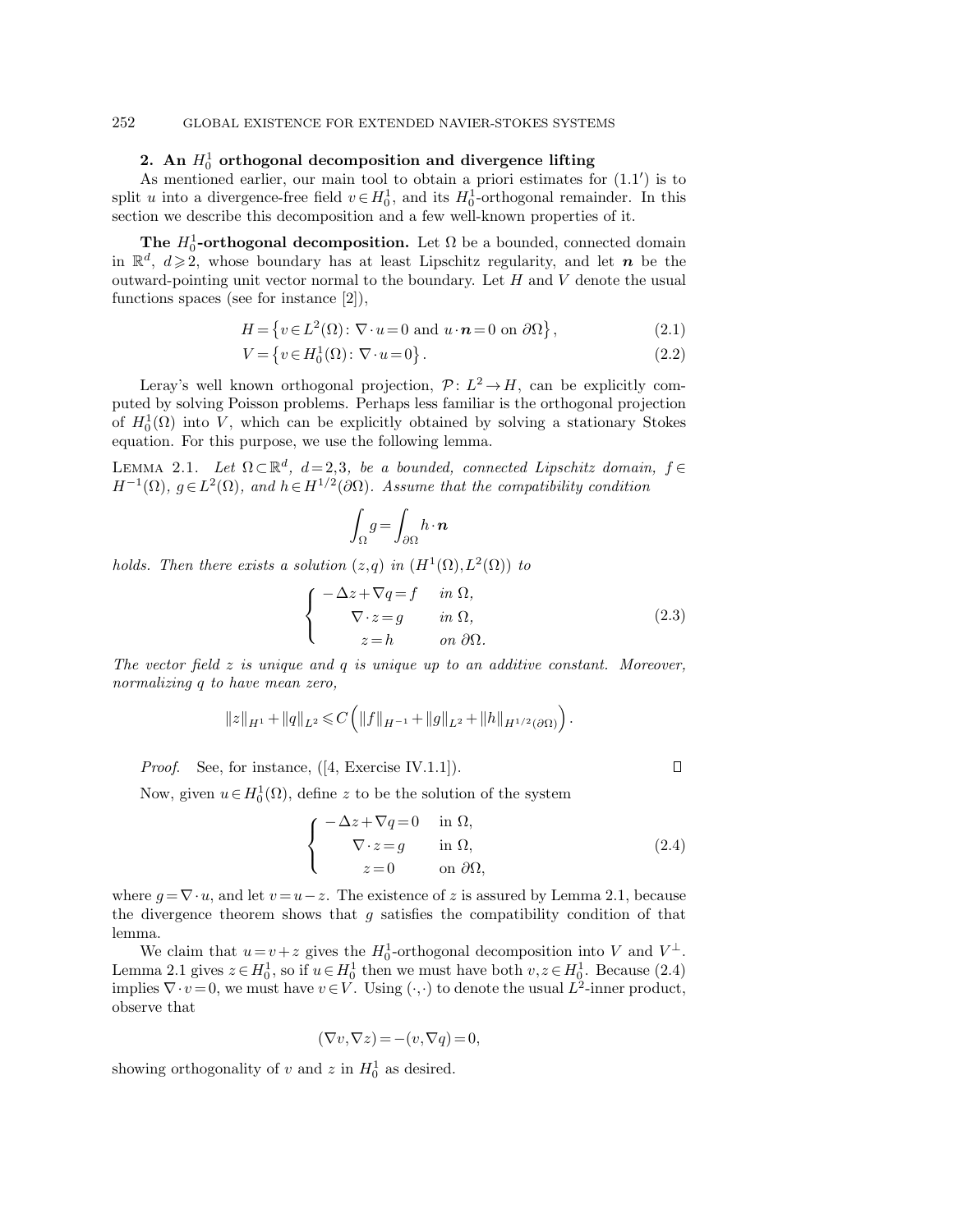**Divergence lifting.** Equation  $(2.4)$  explicitly determines the component of  $u$  in  $V^{\perp}$  from only  $\nabla \cdot u$ . We view this as a "lifting" of the scalar field, g, to the vector field,  $z$ . Lemma 2.1 gave the fundamental existence and regularity result for  $z$ , but we will have need of results for both higher and lower regularity of  $q$ . When  $q$  is regular enough  $(L^2)$  and the boundary smooth enough  $(C^2)$ , this is classical [17, 1]. Under lower regularity assumptions on  $g$ , a situation we encounter in the proof of our main theorem, we use a duality argument.

LEMMA 2.2. Let  $\Omega \subset \mathbb{R}^d$ ,  $d=2,3$ , be a bounded, connected Lipschitz domain and  $g \in L^2(\Omega)$  have mean zero. There exists a unique vector field  $z \in H_0^1(\Omega)$  and a unique, mean-zero, scalar function  $q \in L^2(\Omega)$  such that  $(z,q)$  solve  $(2.4)$ . There exists a constant  $c = c(\Omega)$  such that

$$
||z||_{H^1} + ||q||_{L^2} \leq c||g||_{L^2}.
$$
\n(2.5)

If, further,  $\Omega$  is  $C^2$ , then we have

$$
||z||_{L^2} \leq c||g||_{\tilde{H}^{-1}},
$$
\n(2.6)

where  $\tilde{H}^{-1}(\Omega)$  denotes the dual of  $H^1(\Omega)$ . (Note  $\tilde{H}^{-1}(\Omega) \subsetneq H^{-1}(\Omega)$ .)

Moreover, if for some integer  $m \geqslant 0$ ,  $\Omega$  is a  $C^{m+2}$  domain and  $g \in H^{m+1}(\Omega)$ , then  $z \in H_0^1 \cap H^{m+2}(\Omega)$ ,  $q \in H^{m+1}(\Omega)$ , and

$$
||z||_{H^{m+2}} + ||q||_{H^{m+1}} \leq c||g||_{H^{m+1}}.\tag{2.7}
$$

*Proof.* The existence of a solution to  $(2.4)$  and the bound in  $(2.5)$  are special cases of Lemma 2.1. The bound in (2.7) follows from Proposition I.2.3 of [17].

To prove (2.6), let  $v \in H_0^1$ ,  $\tilde{q} \in L^2$  with  $\int_{\Omega} \tilde{q} = 0$  solve the Stokes problem,

$$
-\Delta v + \nabla \tilde{q} = z, \quad \nabla \cdot v = 0.
$$
\n(2.8)

Regularity of the Stokes operator ([17] Proposition I.2.3) gives

$$
||v||_{H^2} + ||\nabla \tilde{q}||_{L^2} \leq c||z||_{L^2}.
$$
\n(2.9)

Consequently,

$$
||z||_{L^{2}}^{2} = (z, z) = (z, -\Delta v + \nabla \tilde{q}) = (\nabla z, \nabla v) - (\nabla \cdot z, \tilde{q})
$$
  
=  $(-\nabla q, v) - (g, \tilde{q}) \leq 0 + ||g||_{\tilde{H}^{-1}} ||\tilde{q}||_{H^{1}} \leq c||g||_{\tilde{H}^{-1}} ||\nabla \tilde{q}||_{L^{2}}$   
 $\leq c||g||_{\tilde{H}^{-1}} ||z||_{L^{2}}.$ 

Observe that our application of the Poincaré inequality to  $\tilde{q}$  above is justified because  $\tilde{q}$  has mean zero. П

REMARK 2.1. In deriving  $(2.6)$ , it is in only  $(2.9)$  where we used the additional  $C^2$ -regularity assumption on  $\partial\Omega$ .

We will need to use the lifting lemma for time-dependent functions. However, the time dependence is a secondary issue, and the time regularity of g is directly related to that of its lifting, z. To see this it suffices to note that the map that associates to g the z defined as the solution of  $(2.4)$  is a linear map, and thus standard arguments will give the following lemma.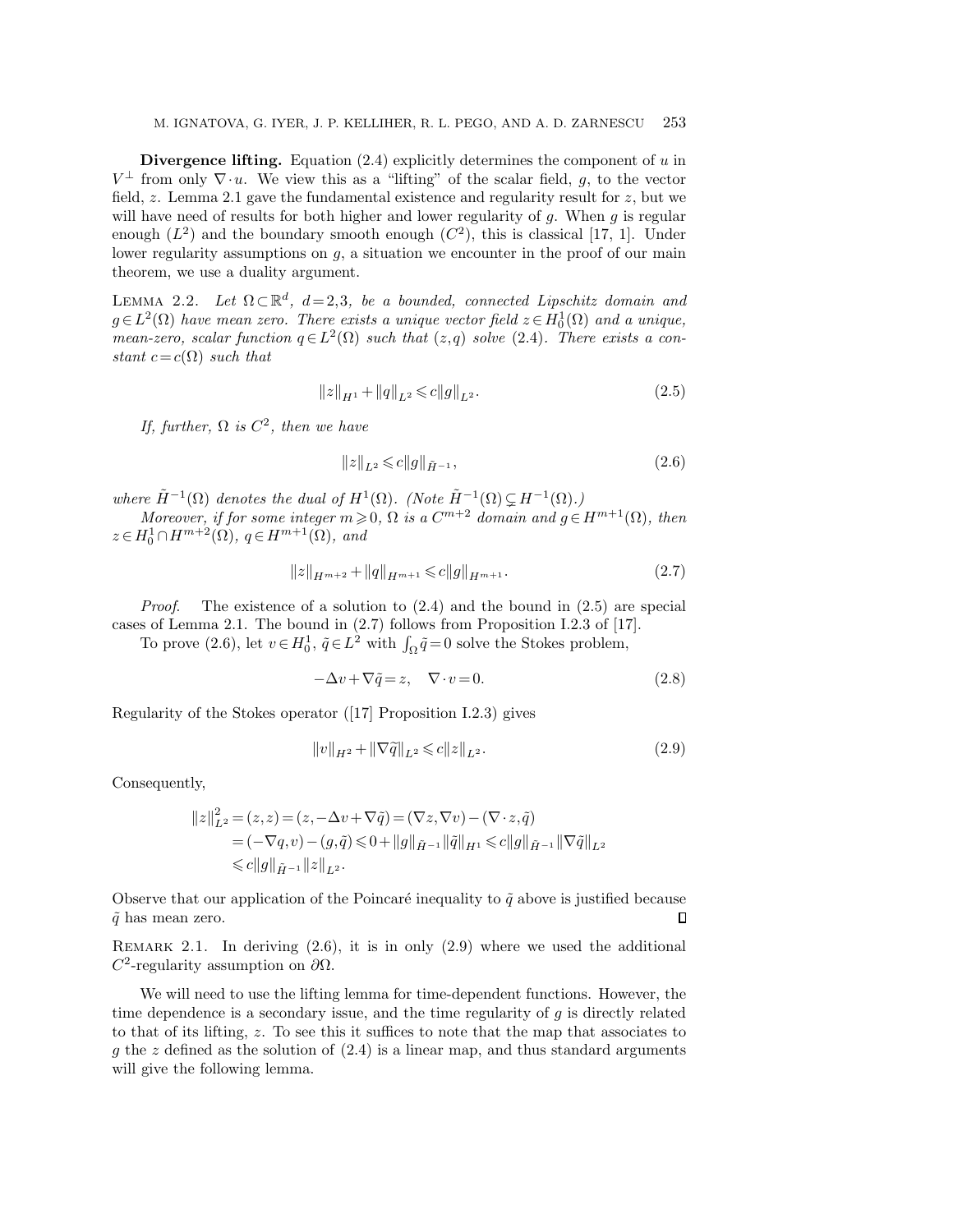LEMMA 2.3. Let  $\Omega \subset \mathbb{R}^d$ ,  $d=2,3$ , be a bounded  $C^{m+1}$  domain, for  $m \in \mathbb{N}$ . Assume that g lies in  $L^p(0,T;H^m)$ , p in  $[1,\infty]$ , and that  $g(t)$  has total mass zero for almost all t in  $[0,T]$ . Let  $(z,q)$  be the unique solution to  $(2.4)$  given by Lemma 2.2 for almost all times in  $[0,T]$ . Then we have

$$
||z||_{L^p(0,T;H^{m+1})} + ||q||_{L^p(0,T;H^m)} \leq C||g||_{L^p(0,T;H^m)}
$$

.

If  $\partial_t g$  lies in  $L^p(0,T;H^m)$ , and has total mass zero for almost all times in  $[0,T]$ , then

$$
\|\partial_t z\|_{L^p(0,T;H^{m+1})} + \|\partial_t q\|_{L^p(0,T;H^m)} \leq C \|\partial_t g\|_{L^p(0,T;H^m)}.
$$

Moreover if  $g \in C([0,T]; H^m)$  and has total mass zero for every time, then  $z \in$  $C([0,T];H^{m+1})$  and

$$
||z||_{C([0,T];H^{m+1})} + ||q||_{L^p(0,T;H^m)} \leq C||g||_{L^p(0,T;H^m)}.
$$

For  $m=0$ , in order to have the results above it suffices to assume that  $\Omega$  is Lipschitz.

## 3. Global existence of weak solutions

Identifying  $V$  with its dual  $V'$ , one usually defines weak solutions to the standard (incompressible) Navier-Stokes equations by only using elements of  $V$  as test functions. This of course has the added advantage of completely eliminating the pressure from the equations. For the extended dynamics, however, the velocity field  $u$  is not incompressible, but only an element in  $H_0^1$ . At first sight, one would expect the natural definition of weak solutions to involve testing against arbitrary  $H_0^1$  functions. Unfortunately, this poses a few problems. Suppose that  $u \in H_0^1 \cap H^2$  and  $\varphi \in H_0^1$ . Using  $\langle \cdot, \cdot \rangle$ to denote the dual pairing between  $V'$  and  $V$ , one has

$$
\langle \mathcal{P}\Delta u,\varphi\rangle = \langle \Delta u,\mathcal{P}\varphi\rangle
$$

as before; now, however,  $\mathcal{P}\varphi \neq \varphi$  so  $\mathcal{P}\varphi$  need not vanish on the boundary. This would force us to introduce into the weak formulation an unwanted boundary integral. Thus, it is still advantageous to use functions from  $V$  as our space of test functions. This, of course, will only recover the incompressible dynamics. For the remainder, we use the weak form of the heat equation for the divergence.

DEFINITION 3.1. Let  $u_0 \in L^2(\Omega)$  be such that  $\nabla \cdot u \in L^2(\Omega)$  and  $u \cdot \boldsymbol{n} = 0$  on  $\partial \Omega$ . We say that u is a weak solution of the extended Navier-Stokes equation (1.1′ ) with initial data  $u_0$  if  $u(0) = u_0$ ,

$$
u \in C([0,T]; V') \cap L^2(0,T; H_0^1), \qquad \partial_t u \in L^1(0,T; V'),
$$
  

$$
\nabla \cdot u \in C([0,T]; L^2) \cap L^2(0,T; H^1),
$$

and

$$
\frac{d}{dt}(u,\varphi) + ((u \cdot \nabla)u, \varphi) = -\nu(\nabla u, \nabla \varphi) + \langle f, \varphi \rangle,
$$
\n(3.1)

$$
\frac{d}{dt}(\nabla \cdot u, q) = -\nu(\nabla \nabla \cdot u, \nabla q),\tag{3.2}
$$

for every test function  $\varphi \in V$ , and every test function  $q \in H^1$ . The time derivatives in (3.1) and (3.2) are weak distributional derivatives.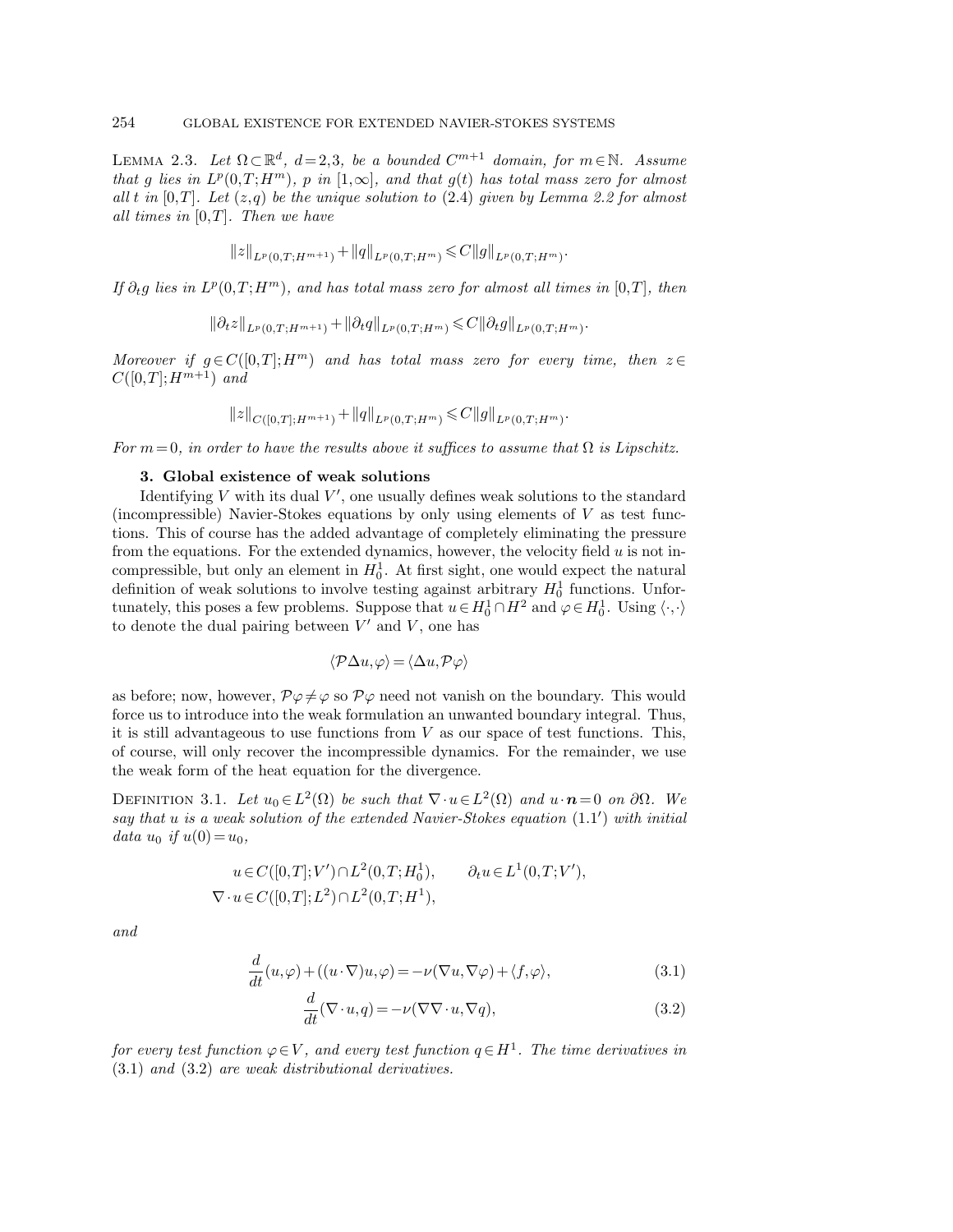REMARK 3.1. By  $\partial_t u$  in Definition 3.1 we mean the weak time derivative of u (see [3], §5.9.2). Namely we require  $\int_0^T \phi(t) \partial_t u(t) dt = -\int_0^T \phi'(t) u(t) dt$  for all scalar test functions  $\phi \in C_c^{\infty}((0,T)).$ 

REMARK 3.2. Equation (3.2) says that  $\nabla u$  satisfies a weak formulation of the heat equation with Neumann boundary conditions.

REMARK 3.3. The weak formulation above may be compared to one described by Sani et al. [15] for a Stokes system with a pressure Poisson equation but with zero divergence constraint.

Our main theorem is the existence of weak solutions to  $(3.1)$ – $(3.2)$ .

THEOREM 3.2 (Global existence of weak solutions). Let  $\Omega \subset \mathbb{R}^d$ ,  $d=2,3$ , be a bounded domain, and let  $T > 0$  be arbitrary. Suppose that  $u_0 \in L^2(\Omega)$  and  $u_0$ , f satisfy

$$
\nabla \cdot u_0 \in L^2(\Omega)
$$
,  $u_0 \cdot \mathbf{n} = 0$  on  $\partial \Omega$ , and  $f \in L^2(0,T;V')$ .

If either

$$
\partial \Omega \ \ is \ C^2
$$

or

$$
\partial\Omega
$$
 is locally Lipschitz and  $\nabla \cdot u_0 \in H^2(\Omega)$ ,

then there exists a weak solution u to (3.1)–(3.2) with initial data  $u_0$  such that  $u \in$  $C([0,T];V'), \partial_t u \in L^{4/3}(0,T;V'), \text{ and } \nabla \cdot u \in C^{\infty}(\Omega \times (0,T)).$  In two dimensions, the exponent 4/3 can be improved to 2.

If further  $f \in L^1(0,T;H^{-1})$ , there exists a distribution p such that equation

$$
\partial_t u + (u \cdot \nabla)u - \nu \Delta u + \nabla p = f,\tag{3.3}
$$

is satisfied in the sense of distributions.

REMARK 3.4. We reiterate that in Lipschitz domains we need an added regularity assumption on  $\nabla \cdot u_0$ . In  $C^2$  domains, however, we can dispense with this assumption by using  $(2.6)$  (see also Remark 2.1).

The technique used to prove existence combined with relatively standard methods quickly yields uniqueness of weak solutions in 2D.

PROPOSITION 3.3 (Uniqueness in 2D). If  $\Omega \subseteq \mathbb{R}^2$  is a bounded, connected Lipschitz domain then weak solutions to  $(3.1)$ – $(3.2)$  are unique.

For regular enough initial data it also yields strong solutions and higher regularity, which we discuss in Section 4. We begin by proving Theorem 3.2.

*Proof.* [Proof of Theorem 3.2.] Assume momentarily that u is a weak solution of the extended Navier-Stokes system as defined in Definition 3.1. Let  $g = \nabla \cdot u$ ,  $g_0 = \nabla \cdot u_0$ , z be the solution to (2.4), and  $v = u - z$ . The main point of this decomposition is that equation (3.2) completely determines g in terms of  $\nabla \cdot u_0$ , which in turn determines z.

From  $(3.2)$ , g is the (weak) solution of

$$
\begin{cases}\n\partial_t g = \nu \Delta g & \text{in } \Omega \times (0, T], \\
\nabla g \cdot \mathbf{n} = 0 & \text{on } \partial \Omega \times (0, T], \\
g(0) = g_0 & \text{on } \Omega.\n\end{cases}
$$
\n(3.4)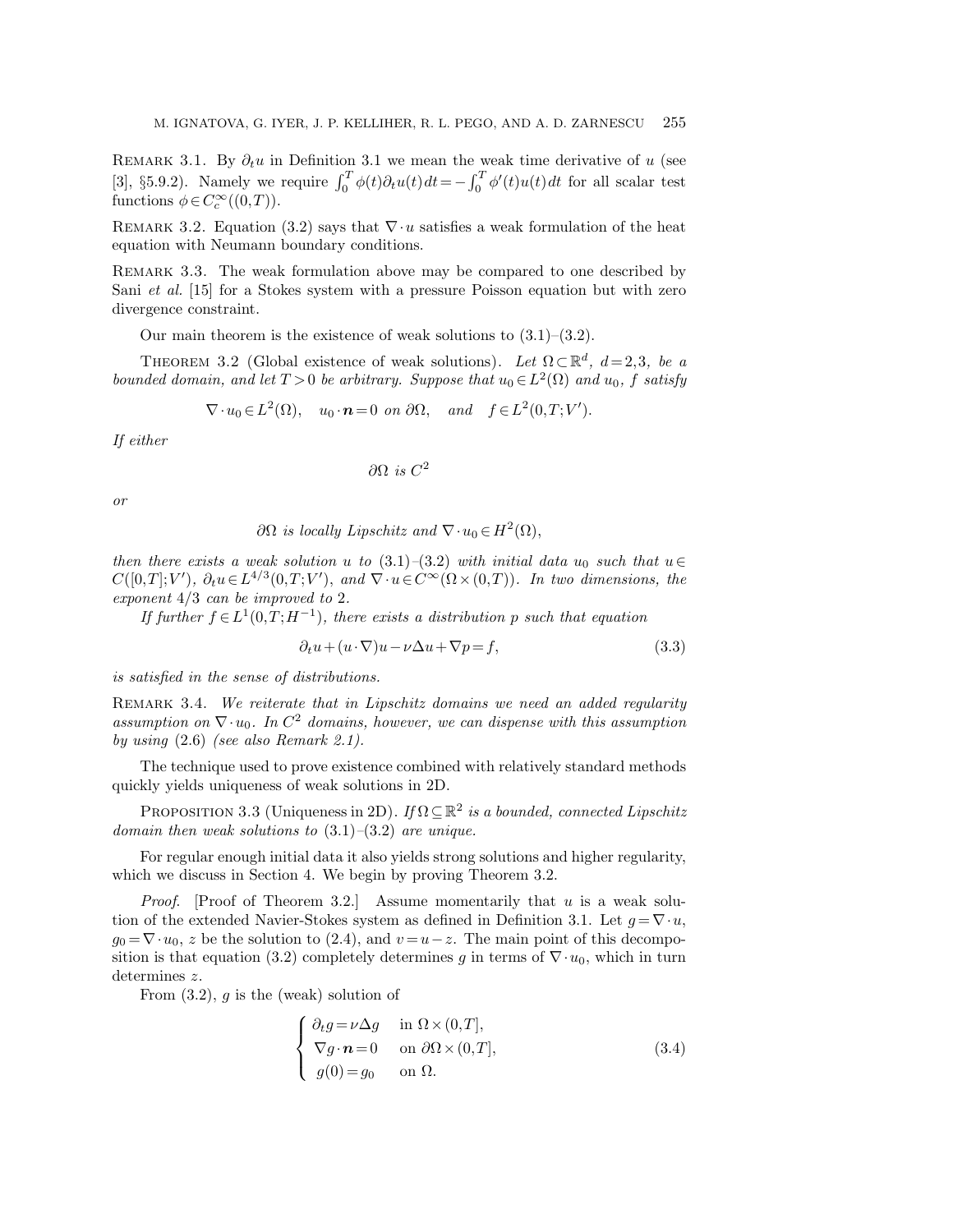By Lemma A.1,  $g \in C([0,T];L^2) \cap L^2(0,T;H^1)$ .

We observe that by testing (3.4) with the constant function  $q \equiv 1$ , we have

$$
\frac{d}{dt}\int_{\Omega}g\!=\!\frac{d}{dt}(g,q)\!=\!-\nu(\nabla g,\nabla q)\!=\!0.
$$

Because  $g(0) = \nabla \cdot u_0$ , we have  $\int_{\Omega} g(0) = \int_{\partial \Omega} u_0 \cdot \mathbf{n} = 0$ , so  $g(t)$  has mean zero for all  $t\geq0$ . This allows us to apply Lemma 2.2 to lift g to the unique vector field z that solves (2.4).

By Lemma A.2,  $z \in C([0,T];H_0^1) \cap L^2(0,T;H^2)$ . Hence, z has sufficient regularity and all we need to prove is that there exists a  $v \in C([0,T]; V') \cap L^2(0,T;V)$  satisfying the perturbed weak-form Navier-Stokes equation,

$$
\frac{d}{dt}(v,\varphi) + \nu(\nabla v, \nabla \varphi) + (v \cdot \nabla v, \varphi) = \langle \widetilde{f}, \varphi \rangle - (v \cdot \nabla z, \varphi) - (z \cdot \nabla v, \varphi),\tag{3.5}
$$

for any test function  $\varphi \in V$ , with initial data  $v_0 = u_0 - z(0)$ . Here,

$$
\widetilde{f}^{\text{def}} = f - z \cdot \nabla z - \partial_t z,\tag{3.6}
$$

and we took advantage of  $(\nabla z, \nabla \varphi) = -(\Delta z, \varphi) = 0$  by (2.4). Note that the assumption  $u_0 \cdot \mathbf{n} = 0$  on  $\partial \Omega$  guarantees  $v_0 \in H$ .

We prove the existence of a function  $v$  satisfying (3.5) following the classical approach (e.g.  $[10, 2, 17]$ ). Because the standard Galerkin scheme  $(2, 17]$ , for instance) readily yields an approximating sequence of solutions to (3.5), we only prove an a priori estimate. Choosing  $\varphi = v$ , equation (3.5) becomes

$$
\frac{1}{2}\frac{d}{dt}\|v\|_{L^2}^2 + \nu \|\nabla v\|_{L^2}^2 = \langle \widetilde{f}, v \rangle - (v \cdot \nabla v, v) - (v \cdot \nabla z, v) - (z \cdot \nabla v, v). \tag{3.7}
$$

Two of the terms on the right-hand side of (3.7) are readily dealt with:

$$
|\langle \widetilde{f}, v \rangle| \leqslant \|v\|_V \|\widetilde{f}\|_{V'} \leqslant \frac{\nu}{2} \|\nabla v\|_{L^2}^2 + \frac{C}{\nu} \|\widetilde{f}\|_{V'}^2
$$

and

$$
((v \cdot \nabla)v, v) = 0.
$$

We split the analysis of the remaining terms into two cases depending on the dimension. If  $d=2$ , using the Sobolev, Hölder, and Ladyzhenskaya inequalities (see for instance [17, Lemma III.3.3]) yields

$$
\left| \left( (z \cdot \nabla) v, v \right) \right| = \frac{1}{2} \left| \left( \nabla \cdot z, |v|^2 \right) \right| \leq \frac{1}{2} \left\| \nabla z \right\|_{L^2} \left\| v \right\|_{L^4}^2 \leq \frac{\nu}{8} \left\| \nabla v \right\|_{L^2}^2 + \frac{C}{\nu} \left\| \nabla z \right\|_{L^2}^2 \left\| v \right\|_{L^2}^2
$$

The term  $((v \cdot \nabla)z, v)$  satisfies the same bound. Consequently, equation (3.7) reduces to the differential inequality

$$
\frac{d}{dt}||v||_{L^{2}}^{2} + \frac{\nu}{2}||\nabla v||_{L^{2}}^{2} \leqslant \frac{c}{\nu}||\widetilde{f}||_{V'}^{2} + \frac{C}{\nu}||\nabla z||_{L^{2}}^{2}||v||_{L^{2}}^{2},
$$

and Gronwall's lemma gives

$$
||v(t)||_{L^2}^2 + \nu \int_0^t ||\nabla v(s)||_{L^2}^2 ds
$$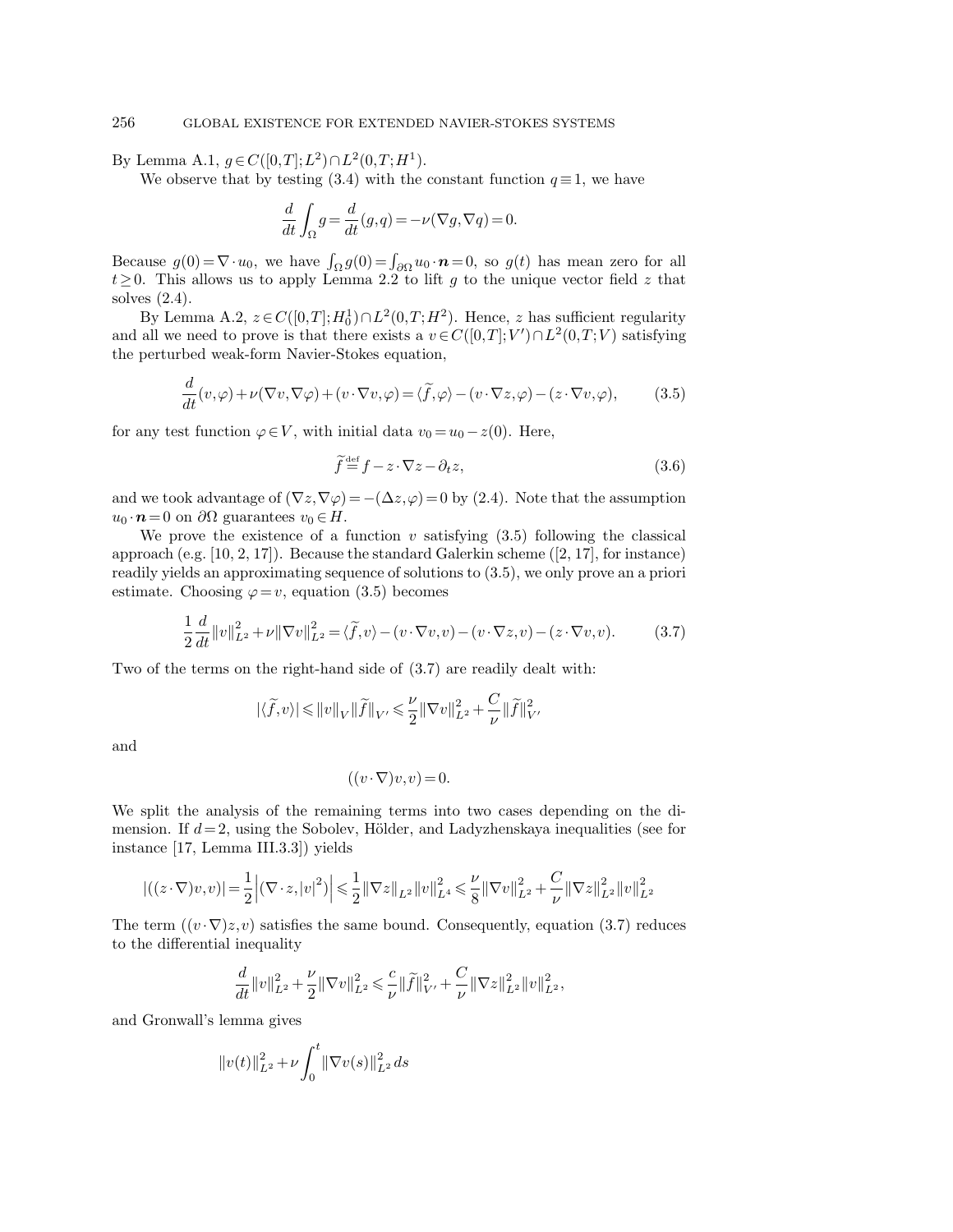M. IGNATOVA, G. IYER, J. P. KELLIHER, R. L. PEGO, AND A. D. ZARNESCU 257

$$
\leq \left( \|v_0\|_{L^2}^2 + \frac{C}{\nu} \int_0^t \|\widetilde{f}(s)\|_{V'}^2 ds \right) \exp\left(\frac{C}{\nu} \int_0^t \|\nabla z(s)\|_{L^2}^2 ds\right). \tag{3.8}
$$

The three-dimensional case is similar, except that we use now the interpolation inequality  $||v||_{L^4} \le ||v||_{L^2}^{1/4} ||v||_{L^6}^{3/4}$ :

$$
\left| \left( (z \cdot \nabla) v,v \right) \right| = \frac{1}{2} \left| \left( \nabla \cdot z,|v|^2 \right) \right| \leqslant \frac{1}{2} \left\| \nabla z \right\|_{L^2} \left\| v \right\|_{L^4}^2 \leqslant \frac{\nu}{8} \left\| \nabla v \right\|_{L^2}^2 + \frac{C}{\nu^3} \left\| \nabla z \right\|_{L^2}^4 \left\| v \right\|_{L^2}^2.
$$

Hence instead of (3.8), Gronwall's lemma gives

$$
\|v(t)\|_{L^{2}}^{2} + \nu \int_{0}^{t} \|\nabla v(s)\|_{L^{2}}^{2} ds
$$
  

$$
\leq \left(\|v_{0}\|_{L^{2}}^{2} + \frac{C}{\nu} \int_{0}^{t} \|\widetilde{f}(s)\|_{V'}^{2} ds\right) \exp\left(\frac{C}{\nu^{3}} \int_{0}^{t} \|\nabla z(s)\|_{L^{2}}^{4} ds\right).
$$
 (3.9)

To complete these bounds in 2 or 3 dimensions, we need to show that the righthand sides of (3.8) and (3.9) remain bounded for all  $t \in [0,T]$ . The existence of a weak solution then follows by standard methods. (We elaborate somewhat on these methods in Section 4, where we construct higher-regularity solutions.)

Because  $\partial_t z$  appears in f, bounding the right-hand sides of (3.8) and (3.9) will require knowledge of the time regularity of z, something we have not so far needed. We divide the analysis into two cases.

CASE 1 ( $\nabla \cdot u_0 \in L^2$  and  $\partial \Omega$  is  $C^2$ ). From Lemma A.2,

$$
z \in C([0,T];H_0^1) \cap L^2(0,T;H^2) \quad \text{and} \quad \partial_t z \text{ in } L^2(0,T;L^2). \tag{3.10}
$$

That  $\partial_t u \in L^1(0,T;V')$  then follows, because  $L^2 \subseteq V'$ . In both 2 and 3 dimensions, duality and the interpolation inequality  $||g||_{L^4} \le ||g||_{L^2}^{1/4} ||g||_{L^6}^{3/4}$  give

$$
\left\| (z \cdot \nabla) z \right\|_{V'} \leqslant \left\| \nabla z \right\|_{L^2}^2,
$$

and hence

$$
\|\tilde{f}\|_{V'}^2 \leq C \left( \|\partial_t z\|_{L^2}^2 + \|\nabla z\|_{L^2}^2 + \|f\|_{V'}^2 \right). \tag{3.11}
$$

Now  $(3.10)$  shows that the right hand sides of both  $(3.8)$  and  $(3.9)$  remain bounded.

CASE 2 ( $\nabla \cdot u_0 \in H^2$ ). The proof is similar to the previous case, except that because the boundary is only Lipschitz continuous, we cannot use the bound in (A.3) on  $\partial_t z$ . Instead, observe that  $\partial_t g$  satisfies the heat equation with an initial value of  $\nu \Delta \nabla \cdot u_0$ , which lies in  $L^2(\Omega)$ . Hence both  $g \in C([0,T]; L^2)$  and  $\partial_t g \in C([0,T]; L^2)$ . Consequently, instead of (3.10), Lemma 2.3 applied to g and  $\partial_t g$  gives

$$
z \in L^{\infty}(0,T;H^1)
$$
 and  $\partial_t z \in L^{\infty}(0,T;H^1)$ ,

and the same argument used in the previous case shows that the right hand sides of both (3.8) and (3.9) remain bounded.

We now turn to time regularity of  $u$ . Integrating  $(3.1)$  by parts gives

$$
\frac{d}{dt}\langle u,\varphi\rangle = \langle F,\varphi\rangle \text{ for all } \varphi \in V, \quad \text{where } F \stackrel{\text{def}}{=} f - u \cdot \nabla u + \nu \Delta u. \tag{3.12}
$$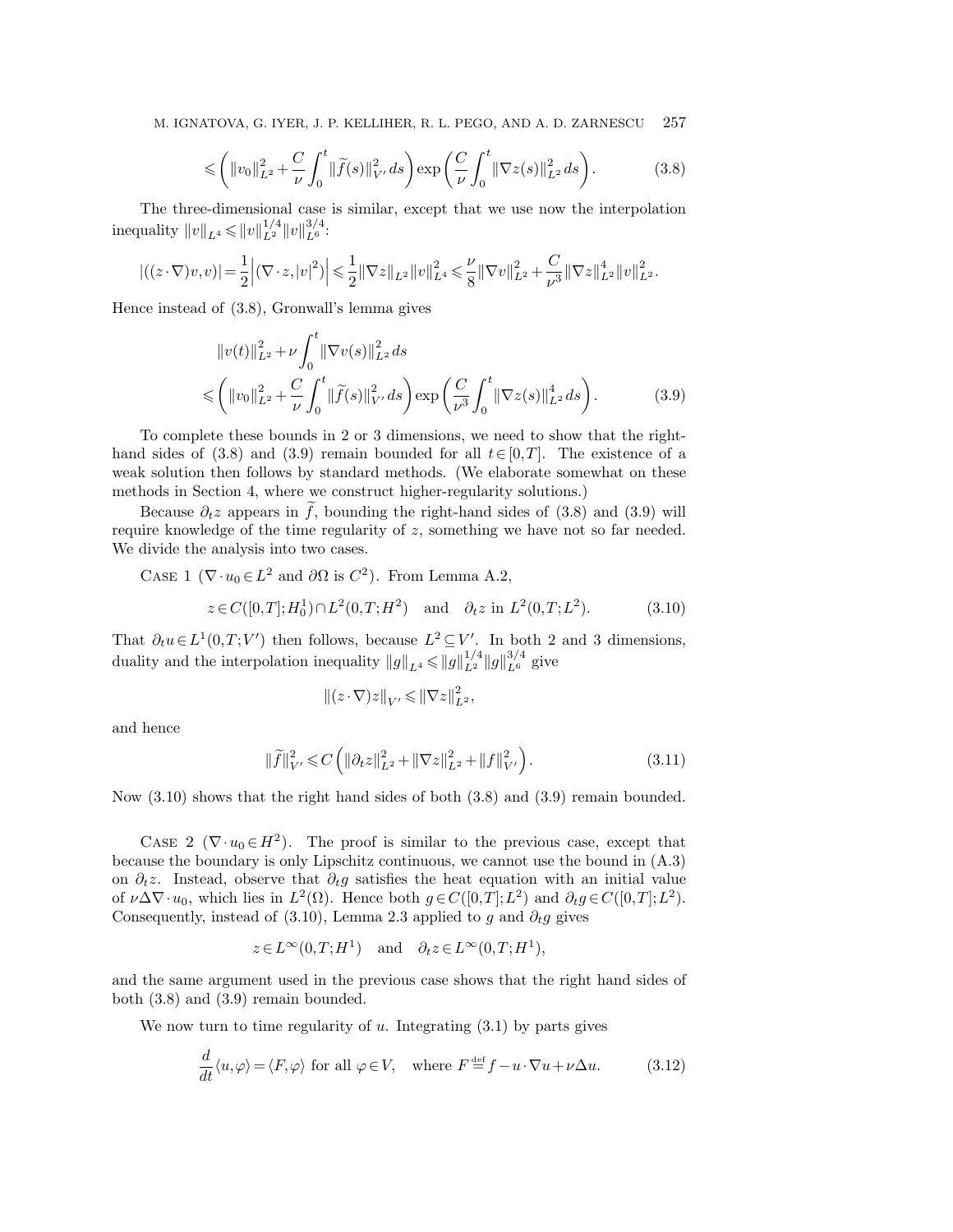Observe  $F \in L^{4/3}(0,T;V')$ . Indeed,  $f \in L^2(0,T;V')$  by assumption. Because  $u \in$  $L^2(0,T;H_0^1)$ , we certainly have  $\Delta u \in L^2(0,T;H^{-1})$ . Finally, for the nonlinear term, standard Calculus inequalities ([17, Lemma III.3.3]) give

$$
|((u\cdot\nabla)u,\phi)|\leqslant||u||_{L^{3}}||\nabla u||_{L^{2}}||\phi||_{L^{6}}\leqslant C||u||_{L^{2}}^{1/2}||\nabla u||_{L^{2}}^{3/2}||\phi||_{H^{1}}
$$

for any  $\phi \in H^1$ . Thus, by duality,  $\|u \cdot \nabla u\|_{H^{-1}} \leqslant C \|u\|_{L^2}^{1/2} \|\nabla u\|_{L^2}^{3/2}$  and hence  $u \cdot \nabla u \in$  $L^{4/3}(0,T;H^{-1}) \subset L^{4/3}(0,T;V')$ . This shows  $F \in L^{4/3}(0,T;V')$ . Now (3.12) and the fact that  $u, F \in L^{4/3}(0,T;V')$  imply that  $\partial_t u = F$  (as elements of V'), and  $u \in$  $C(0,T;V')$  as desired (see for instance [17, Lemma III.1.1]).

To establish (3.3), define

$$
G(t) = u(t) - u_0 + \int_0^t \left( u \cdot \nabla u - \nu \Delta u + f \right) ds.
$$

Then  $G \in L^1(0,T;H^{-1})$  and by equation (3.1) we have

$$
\langle G, \varphi \rangle = 0 \quad \text{for all } \varphi \in V.
$$

Consequently, the de Rham Lemma ([17, Proposition I.1.1 and Remark I.1.9]) guarantees the existence of  $P \in L^1(0,T;L^2)$  such that  $G = \nabla P$ . Setting  $p = -\partial_t P$  and taking the distributional time derivative of the equation  $G = \nabla P$  immediately gives (3.3).  $\Box$ 

We conclude this section by proving uniqueness in 2D.

*Proof.* [Proof of Proposition 3.3.] Suppose  $u_1 = v_1 + z_1$  and  $u_2 = v_2 + z_2$  are two solutions. Then  $\nabla \cdot u_1 = \nabla \cdot u_2$  because they each solve the heat equation with the same initial data. By Lemma 2.2 it follows that  $z_1 = z_2$ . Rewriting the equations for  $v_1$ ,  $v_2$  as  $(3.5)$  and subtracting gives

$$
\frac{d}{dt}(v,\varphi) + (v_1 \cdot \nabla v + v \cdot \nabla v_2 + v \cdot \nabla z + z \cdot \nabla v, \varphi) = -\nu(\nabla v, \nabla \varphi),
$$

where  $v = v_1 - v_2$  and  $z = z_1 = z_2$ . Taking  $\varphi = v$  and using Ladyzhenskaya's inequality gives

$$
\begin{split}\n&\frac{1}{2}\frac{d}{dt}\|v\|_{L^2}^2 + \nu \|\nabla v\|_{L^2}^2 \\
&= -((v \cdot \nabla)v_2, v) - ((v \cdot \nabla)z, v) - ((z \cdot \nabla)v, v) \\
&\leqslant c \left( \|\nabla v_2\|_{L^2} \|v\|_{L^2} \|\nabla v\|_{L^2} + \|\nabla z\|_{L^2} \|v\|_{L^2} \|\nabla v\|_{L^2} + \|\nabla \cdot z\|_{L^2} \|v\|_{L^2} \|\nabla v\|_{L^2} \right) \\
&\leqslant \frac{\nu}{2} \|\nabla v\|_{L^2}^2 + \frac{c}{\nu} \left( \|\nabla v_2\|_{L^2}^2 + \|\nabla z\|_{L^2}^2 + \|\nabla \cdot u\|_{L^2}^2 \right) \|v\|_{L^2}^2.\n\end{split}
$$

Integrating in time yields

$$
||v(t)||_{L^{2}}^{2} + \nu \int_{0}^{t} ||\nabla v(s)||_{L^{2}}^{2} ds \leq \int_{0}^{t} \mu(s)||v(s)||_{L^{2}}^{2} ds,
$$

where  $\mu(s) \stackrel{\text{def}}{=} \frac{c}{\nu} (\|\nabla v_2\|_{L^2}^2 + \|\nabla z\|_{L^2}^2 + \|\nabla \cdot u\|_{L^2}^2)$ . The energy estimate for the heat equation and (3.8) show that  $\int_0^t \mu(s) ds < \infty$ . Thus Gronwall's lemma applies and shows that  $v \equiv 0$ , yielding uniqueness.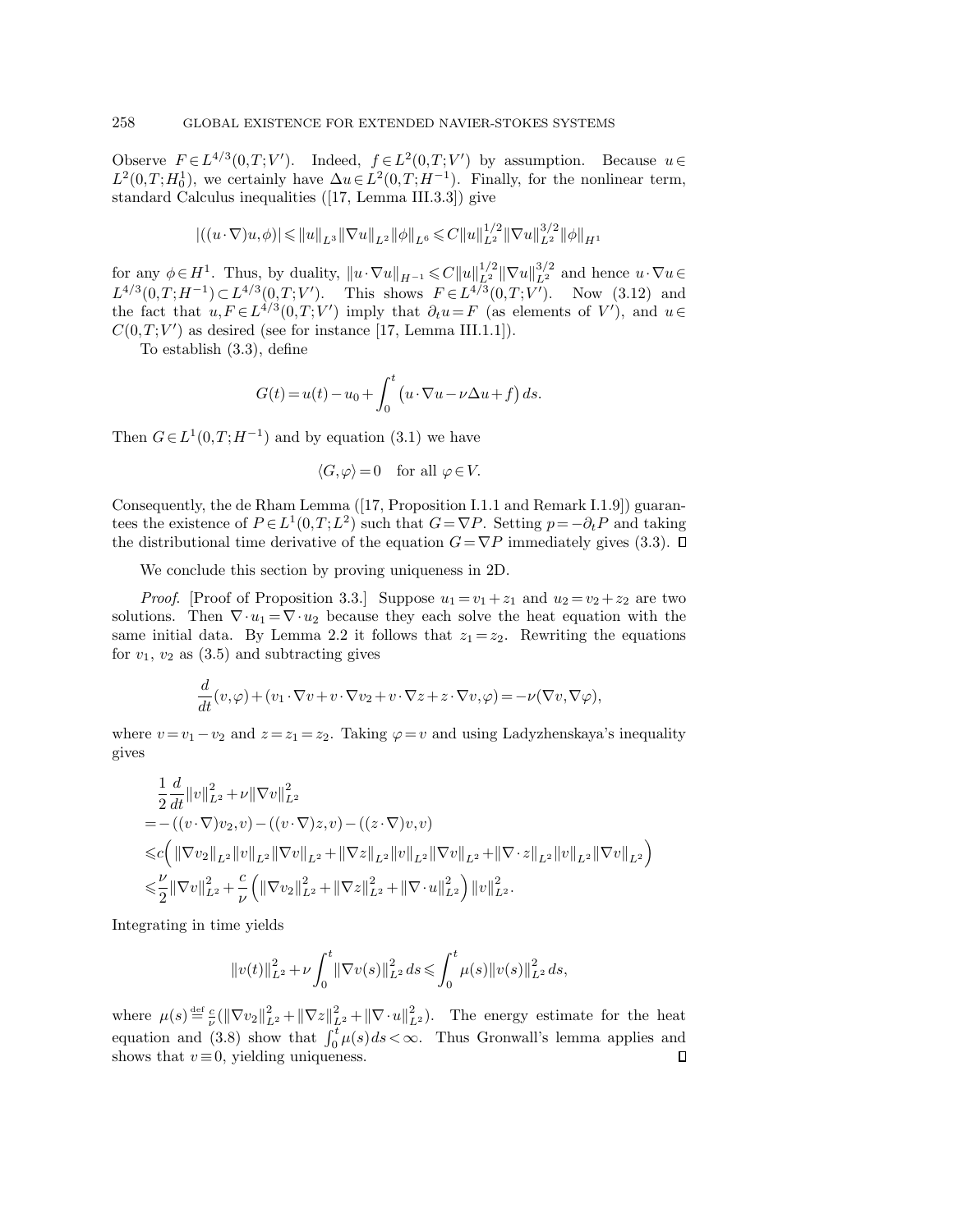#### 4. Higher regularity in 2D

In Theorem 4.1, we obtain strong solutions by assuming more regularity on the initial data. Here we provide the details of the Galerkin approximation that were suppressed in the proof of Theorem 3.2.

THEOREM 4.1. Let  $\Omega \subset \mathbb{R}^2$  be a bounded  $C^2$  domain, and suppose  $u_0, f$  satisfy

$$
u_0 \in H_0^1 \cap H^2, \quad \nabla \cdot u_0 \in H^2, \quad \nabla(\nabla \cdot u_0) \cdot \mathbf{n} = 0, \quad \nabla \Delta(\nabla \cdot u_0) \cdot \mathbf{n} = 0,
$$
  

$$
f \in L^2(0, T; V'), \quad \partial_t f \in L^2(0, T; V'), \quad f(0) \in L^2.
$$

If  $u$  is the (unique) solution to  $(1.1')$  with initial data  $u_0$ , then

$$
\partial_t u \in L^\infty(0,T;L^2) \cap L^2(0,T;H_0^1).
$$

If further  $f \in L^{\infty}(0,T;L^2)$ , then  $u \in L^{\infty}(0,T;H^2)$ .

*Proof.* As before, let  $q = \nabla \cdot u$ , let z be the solution of (2.4), and let  $v = u - z$ .

Lemma A.4 and Remark A.1 guarantee that  $z \in L^{\infty}(0,T;H^3)$  with  $\partial_t z \in$  $L^{\infty}(0,T;H^1) \cap L^2(0,T;H^2)$ . Thus in order to show that  $\partial_t u \in L^{\infty}(0,T;L^2) \cap$  $L^2(0,T;H_0^1)$  we only need to show that  $\partial_t v \in L^\infty(0,T;H) \cap L^2(0,T;V)$ . Furthermore we will show that when  $f \in L^{\infty}(0,T;L^2)$  we have  $v \in L^{\infty}(0,T;H^2)$ .

Let  $w_k = w_k(x)$  for  $k = 1, 2, ...$  be the  $L^2$ -orthonormal eigenfunctions of the Stokes operator,  $A \stackrel{\text{def}}{=} -\mathcal{P}\Delta$ , with the eigenvalues  $\lambda_1, \lambda_2, \ldots$ , respectively. For  $u, v, w \in H_0^1(\Omega)$ , define the trilinear form  $b(u,v,w) = (u \cdot \nabla v, w)$ , where  $(\cdot, \cdot)$  denotes the usual innerproduct on  $L^2(\Omega)$ . For each  $k \in \mathbb{N}^*$  define the approximate solution  $v_k$  by

$$
v_k \stackrel{\text{def}}{=} \sum_{j=1}^k g_{jk}(t) w_j,
$$

where the coefficients  $g_{jk}(t)$  are chosen so that  $v_k$  solves

$$
(\partial_t v_k, w_j) + \nu(Av_k, w_j) + b(v_k, v_k, w_j) = \langle \tilde{f}, w_j \rangle - b(v_k, z, w_j) - b(z, v_k, w_j) \tag{4.1}
$$

with initial data  $v_k(0) = v_{0k} \stackrel{\text{def}}{=} \sum_1^k g_{jk}(0) w_j$ ,  $g_{jk}(0) = (u_0, w_j)$ , and  $\widetilde{f} \stackrel{\text{def}}{=} f - z \cdot \nabla z - \partial_t z$ . This reduces to the nonlinear system of k ODEs,

$$
g'_{jk}(t) + \nu \lambda_j g_{jk} + \sum_{r=1}^k \sum_{s=1}^k b(w_r, w_s, w_j) g_{rk} g_{sk}
$$
  
=  $\langle \tilde{f}, w_j \rangle - \sum_{r=1}^k b(w_r, z, w_j) g_{rk} - \sum_{r=1}^k b(z, w_r, w_j) g_{rk},$  (4.2)

with initial data  $g_{jk}(0) = (v_k(0), w_j)$  for  $j = 1, ..., k$ . Standard ODE theory shows that (4.2) has a unique absolutely continuous solution,  $g_{ij}(t)$ , for  $i, j \in \{1,...k\}$ .

Multiplying (4.2) by  $g_{jk}$  and summing for  $j = 1, \ldots, k$  gives

$$
\frac{1}{2}\frac{d}{dt}||v_k||_{L^2}^2 + \nu ||\nabla v_k||_{L^2}^2 = \langle \widetilde{f}, v_k \rangle - b(v_k, z, v_k) - b(z, v_k, v_k),
$$

where we used  $b(v_j, v_k, v_k) = 0$  and  $(Av_k, v_k) = (\nabla v_k, \nabla v_k)$ .

Multiplying (4.1) by  $g'_{jk}$  and summing for  $j = 1, \dots, k$ , we have

$$
||v_k'||_{L^2}^2 + \nu(\Delta v_k, v_k') + b(v_k, v_k, v_k') = \langle \widetilde{f}, v_k' \rangle - b(v_k, z, v_k') - b(z, v_k, v_k').
$$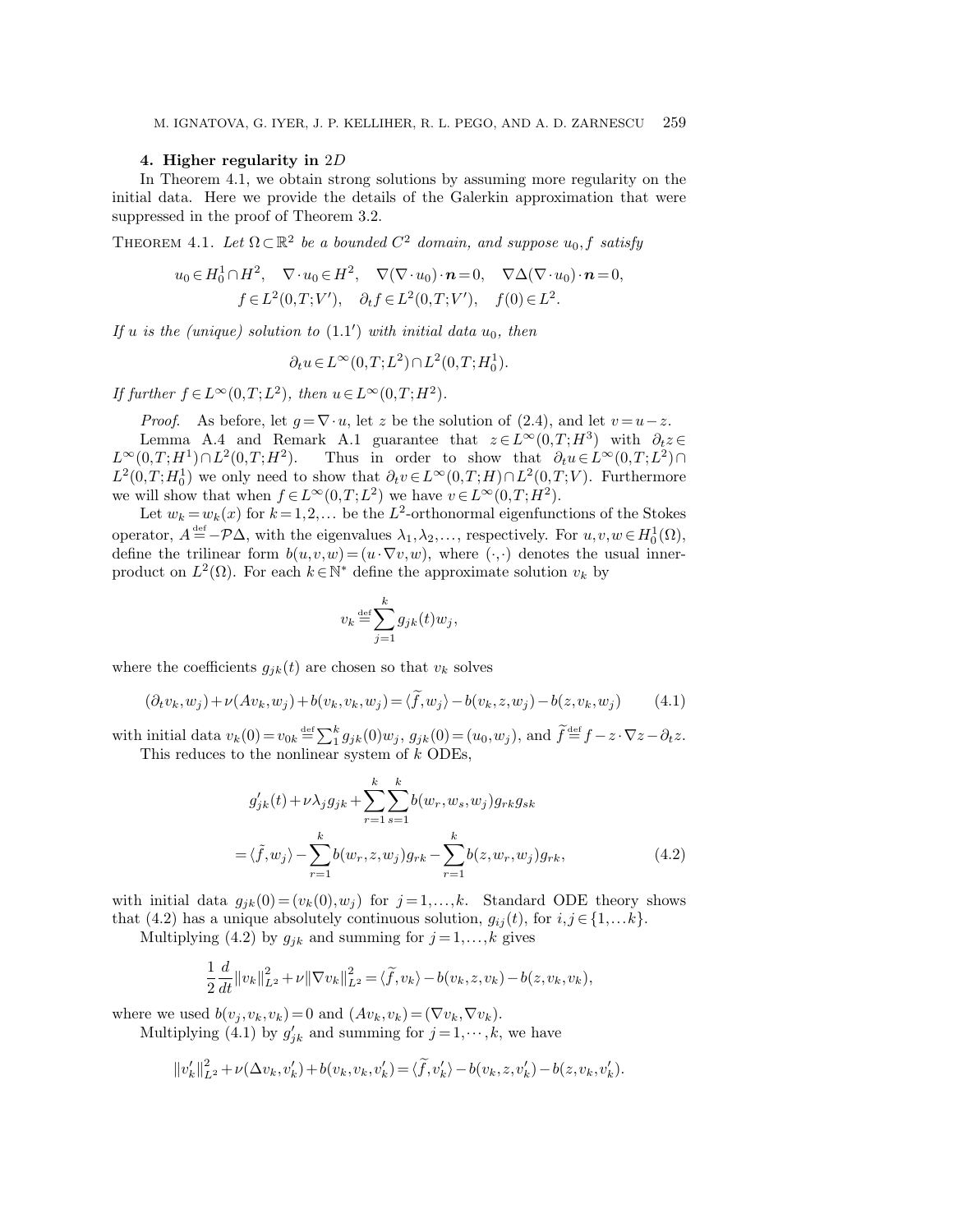Thus, at time  $t = 0$ , we have

$$
||v'_{k}(0)||_{L^{2}} \leq v ||\Delta v_{k}(0)||_{L^{2}} + ||B(v_{k}(0), v_{k}(0))||_{L^{2}} + ||\widetilde{f}(0)||_{L^{2}} + ||B(v_{k}(0), z(0))||_{L^{2}} + ||B(z(0), v_{k}(0))||_{L^{2}},
$$

where we used the Cauchy-Schwarz inequality and the standard notation  $B(a,b) \stackrel{\text{def}}{=}$  $P(a \cdot \nabla b)$ . Observe that the terms on the right side are bounded because  $v_0 \in H^2 \cap V$ with  $f(0) \in L^2$ , and because z, as given by Lemma A.4 and Remark A.1, is sufficiently regular.

We now differentiate (4.1) in time, multiply by  $g'_{jk}$ , and sum for  $j = 1, \dots, k$  to obtain

$$
\frac{1}{2} \frac{d}{dt} ||v'_k||_{L^2}^2 + \nu ||\nabla v'_k||_{L^2}^2 + b(v'_k, v_k, v'_k) + b(v_k, v'_k, v'_k) \n= \langle \partial_t \tilde{f}, v'_k \rangle - b(v'_k, z, v'_k) - b(v_k, \partial_t z, v'_k) - b(\partial_t z, v_k, v'_k) - b(z, v'_k, v'_k).
$$

Using Ladyzhenskaya's inequality, we have

$$
b(v'_k, v_k, v'_k) \leqslant \frac{\nu}{10} \big\| \nabla v'_k \big\|_{L^2}^2 + C \nu^{-1} \big\| \nabla v_k \big\|_{L^2}^2 \big\| v'_k \big\|_{L^2}^2,
$$

and similar estimates hold for the other trilinear terms. Thus,

$$
\begin{split} &\frac{1}{2}\frac{d}{dt}\|v_k'\|_{L^2}^2+\frac{\nu}{2}\|\nabla v_k'\|_{L^2}^2\\ \leqslant &\langle\partial_t\widetilde{f},v_k'\rangle+C\nu^{-1}\left(\|\nabla v_k\|_{L^2}^2+\|z\|_{H^1}^2\right)\|v_k'\|_{L^2}^2+C\nu^{-1}\|\partial_t z\|_{H^1}^2\|\nabla v_k\|_{L^2}^2, \end{split}
$$

where we used Poincaré's inequality.

Recall that  $\partial_t \tilde{f} = \partial_t f - \partial_t z \cdot \nabla z - z \cdot \nabla \partial_t z - \partial_t z$ . By Remark A.1 in the Appendix, if  $\nabla \cdot u_0 \in H^2$ , then  $\partial_{tt} z \in L^2(0,T;L^2)$ . Hence,

$$
|\langle \partial_t \widetilde{f}, v_k' \rangle| \leq \frac{\nu}{4} \|\nabla v_k'\|_{L^2}^2 + C\nu^{-1} \|f_t\|_{H^{-1}}^2 + C\nu^{-1} \|z\|_{H^1}^2 \|\partial_t z\|_{H^1}^2 + C\nu^{-1} \|\partial_{tt} z\|_{L^2}^2,
$$

where we also used Poincaré inequality. We arrive at the a priori estimate

$$
\frac{d}{dt}||v_k'||_{L^2}^2 + \nu ||\nabla v_k'||_{L^2}^2 \leq C\nu^{-1} \left( \|\nabla v_k\|_{L^2}^2 + \|z\|_{H^1}^2 \right) ||v_k'||_{L^2}^2 + C\nu^{-1}\phi(t),
$$

where  $\phi(t) = ||\partial_t z||_{H^1}^2 ||\nabla v_k||_{L^2}^2 + ||\partial_t f||_{H^{-1}}^2 + ||z||_{H^1}^2 ||\partial_t z||_{H^1}^2 + ||\partial_{tt} z||_{L^2}^2$ . Therefore, by Gronwall's inequality,

$$
\|v_k'(t)\|_{L^2}^2 + \nu \int_0^t \|\nabla v_k'(s)\|_{L^2}^2 ds \leq \left(\|v_k'(0)\|_{L^2}^2 + C\nu^{-1} \int_0^t \phi(s) ds\right) \times \exp\left(C\nu^{-1} \int_0^t \left(\|\nabla v_k(s)\|_{L^2}^2 + \|z(s)\|_{H^1}^2\right) ds\right).
$$

Hence,  $v'_k \in L^{\infty}(0,T;H) \cap L^2(0,T;V)$  and the first part of the assertion is established. Now, assume additionally that  $f \in L^{\infty}(0,T;L^2)$ . It follows from (3.5) that

$$
\nu(\nabla v(t), \nabla \bar{v}) = (h(t), \bar{v})
$$
\n(4.3)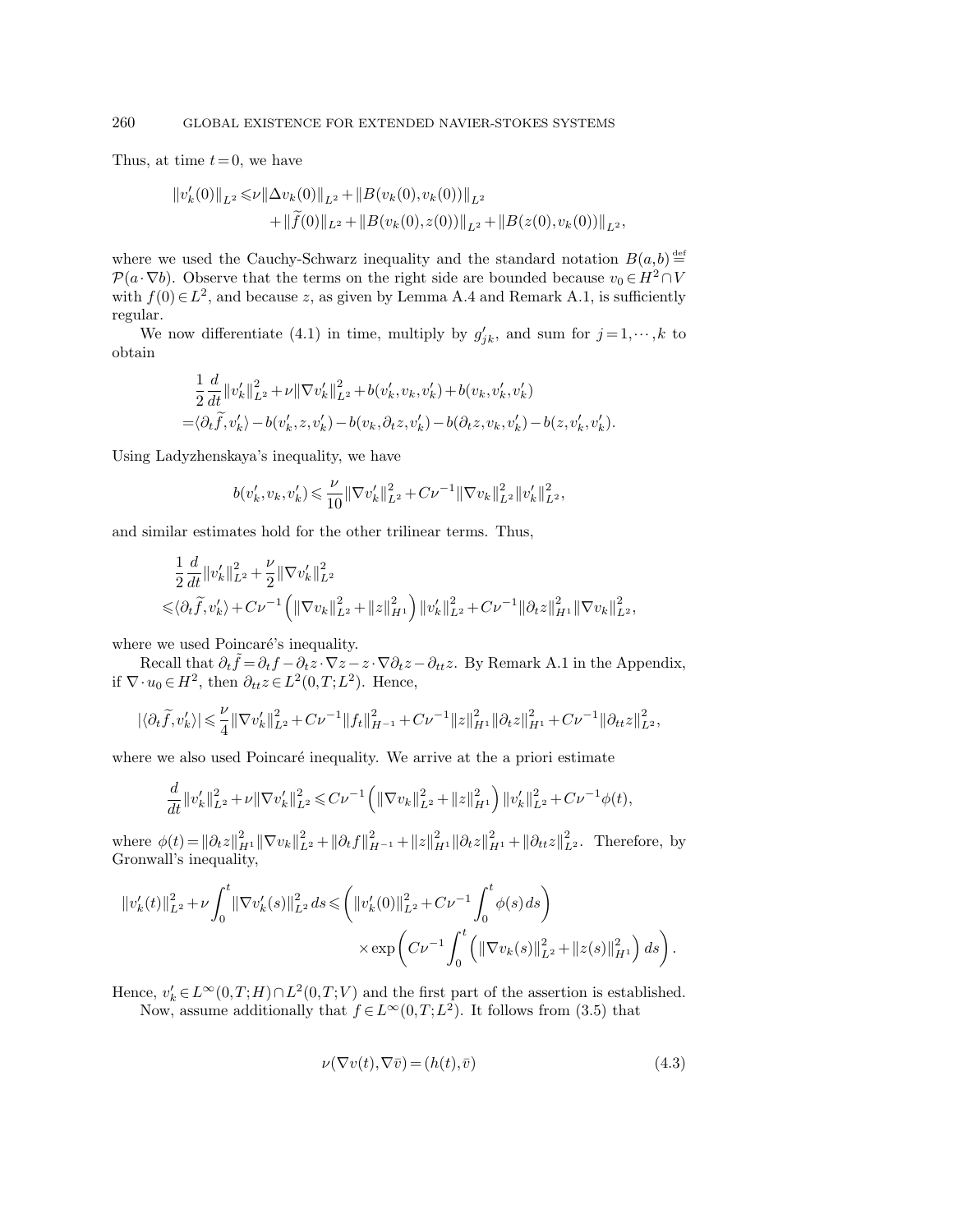for all  $\bar{v} \in V$ , where

$$
h(t) = -\partial_t v - \mathcal{P}(v \cdot \nabla v) + \mathcal{P}\tilde{f} - \mathcal{P}(v \cdot \nabla z) - \mathcal{P}(z \cdot \nabla v).
$$

Because  $\mathcal{P}\bar{v}=\bar{v}$  and  $\mathcal P$  is self-adjoint, we have

$$
b(v(t), v(t)), \bar{v}) \leq C ||v(t)||_{L^{4}} ||\nabla v(t)||_{L^{2}} ||\bar{v}||_{L^{4}} \leq C ||\nabla v||_{L^{2}}^{2} ||\bar{v}||_{L^{4}} \tag{4.4}
$$
  

$$
\leq C ||\bar{v}||_{L^{4}}.
$$

Here we used  $v \in L^{\infty}(0,T;V)$ , which follows from the fact that  $v, \partial_t v \in L^2(0,T;V)$ .

Following Galdi [4], let  $\mathcal{H}_4(\Omega)$  be the completion in the  $L^4$ -norm of the divergence free vector fields in  $C_c^{\infty}(\Omega)$  and

$$
\mathcal{G}_4(\Omega) = \left\{ u \in L^4(\Omega) : u = \nabla p \text{ for some } p \in W^{1,4}(\Omega) \right\}.
$$

Now let w be any vector field in  $L^4(\Omega)$ . By the Helmholtz-Leray decomposition of  $L^4$ (see [4, Equation III.1.5 and Remark III.1.1]),  $w = \bar{v} + \nabla q$  for some  $\bar{v}$  in  $\mathcal{H}_4(\Omega)$  and  $\nabla p$  in  $\mathcal{G}_4(\Omega)$ , with  $\|\bar{\bar{v}}\|_{L^4} \leq C \|w\|_{L^4}$ . Because  $\Omega$  is bounded, it follows that  $\bar{\bar{v}} = \mathcal{P}w$ and that  $\nabla q$  lies in  $L^2(\overline{\Omega})$ .

Then by  $(4.4)$ ,

$$
b(v(t), v(t), w) = b(v(t), v(t), \bar{v}) \leq C ||\bar{v}||_{L^4} \leq C ||w||_{L^4}.
$$

What this shows is that  $\mathcal{P}(v \cdot \nabla v) \in L^{\infty}(0,T;L^{4/3})$ . Similarly, we get that  $\mathcal{P}(v \cdot \nabla z)$  and  $\mathcal{P}(z \cdot \nabla v)$  are in  $L^{\infty}(0,T;L^{4/3})$ . Also, we have  $\mathcal{P}\tilde{f} - \partial_t v \in L^{\infty}(0,T;L^2)$ . Hence,  $h(t) \in L^{\infty}(0,T; L^{4/3})$ . Then by Proposition I.2.2 of [17] applied to the Stokes problem (4.3) and the Sobolev embedding theorem we conclude that  $v \in L^{\infty}(0,T;L^{\infty})$ .

Now, we can use, in place of (4.4), the bound

$$
b(v(t), v(t), \bar{v}) \leq C ||v(t)||_{L^{\infty}} ||\nabla v(t)||_{L^{2}} ||\bar{v}||_{L^{2}},
$$

which implies that  $\mathcal{P}(v \cdot \nabla v) \in L^{\infty}(0,T;L^2)$ , and so  $h(t) \in L^{\infty}(0,T;L^2)$ . Another application of Proposition I.2.2 in [17] to (4.3) leads to  $v \in L^{\infty}(0,T;H^2)$ , finishing the proof. П

REMARK 4.1. If we assume that  $\Omega$  is of class  $C^{\infty}$  and  $f \in C^{\infty}(\Omega \times [0,T])$ , then the solution u is in  $C^{\infty}(\Omega \times (0,T])$  provided that the data satisfies suitable compatibility conditions. Also, one can obtain more regular solutions in the 3D case if the given data is, in addition, sufficiently small. This can all be accomplished along the lines laid out by Temam in Remarks III.3.7 and III.3.8 and Theorems III.3.7 and III.3.8 of [17].

PROPOSITION 4.2. Let u be a strong solution to the extended Navier-Stokes equations given by Theorem 4.1 with  $f \in L^{\infty}(0,T;L^2)$ . Then  $u \in C([0,T];H_0^1)$  and satisfies  $(1.1')$ as distributions and almost everywhere on  $[0,T] \times \Omega$ .

*Proof.* That  $u \in C([0,T]; H_0^1)$  follows directly from  $u \in H^1(0,T; H_0^1)$ , applying, for instance, Theorem 2 of  $(3, Section 5.9.2]$ . To see u satisfies  $(1.1')$  almost everywhere, Theorem 4.1 gives  $u \in H^2$  for almost all  $t \in [0,T]$ . Using standard estimates this implies  $(u \cdot \nabla)u \in L^2$ , and consequently both  $\mathcal{P}(u \cdot \nabla)u$  and  $\mathcal{P}\Delta u$  are defined. Thus, setting  $U = \partial_t u + \mathcal{P}(u \cdot \nabla u - f) - \nu(\mathcal{P}\Delta u + \nabla \nabla \cdot u)$ , equation (3.1) forces  $(U, \varphi) = 0$  for all  $\varphi \in$ V. Further, equation (3.2) gives  $(U, \nabla q) = 0$  for all  $q \in H^1$ . Because  $U \in L^2(\Omega)$  (by Theorem 4.1) this implies  $U=0$  almost everywhere, and that  $(1.1')$  is satisfied as distributions. $\Box$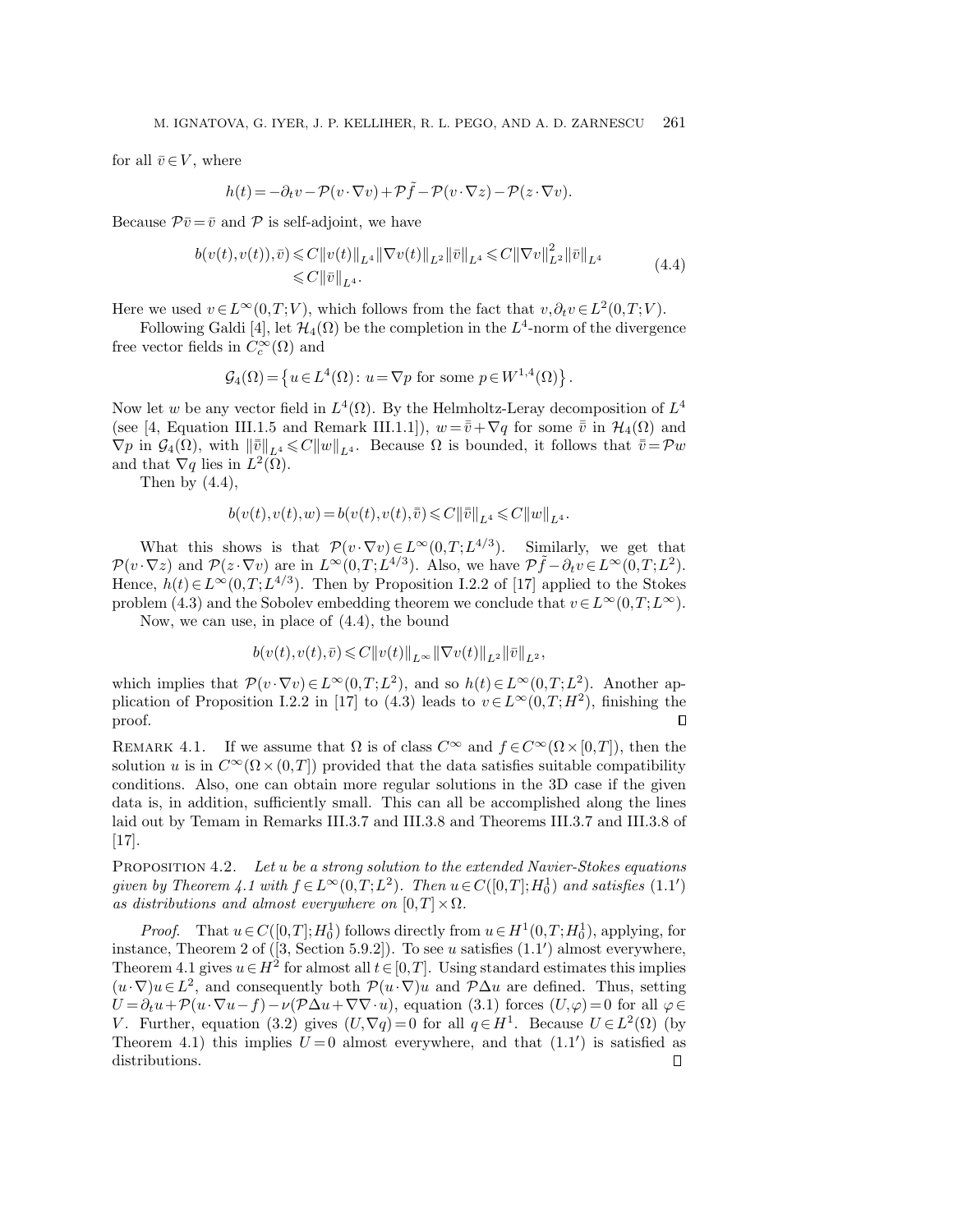### 262 GLOBAL EXISTENCE FOR EXTENDED NAVIER-STOKES SYSTEMS

## 5. Well-posedness for the Shirokoff-Rosales system

In this section we consider the pressure-Poisson system in [16, Equation (20), (A.4), and Appendix A], which was introduced to provide a high-order, efficient timediscrete scheme for the incompressible Navier-Stokes equations in irregular domains. The formal limit of their time discrete scheme satisfies the equations

$$
\begin{cases} \n\partial_t u + (u \cdot \nabla) u - \nu \Delta u + \nabla p = f & \text{in } \Omega, \\ \nu \times n = 0 & \text{on } \partial \Omega, \\ \nabla \cdot u = 0 & \text{on } \partial \Omega, \n\end{cases} \tag{5.1}
$$

and

$$
\begin{cases}\n\Delta p = -\nabla \cdot ((u \cdot \nabla)u) + \nabla \cdot f & \text{in } \Omega, \\
\nabla p \cdot \mathbf{n} = (\nu \Delta u - (u \cdot \nabla)u + \lambda u + f) \cdot \mathbf{n} - \mathcal{C} & \text{on } \partial \Omega.\n\end{cases}
$$
\n(5.2)

Here f is the external forcing,  $\nu > 0$  is the viscosity,  $\lambda > 0$  is an artificial damping parameter, and  $\mathcal{C} = \mathcal{C}(t)$  is defined by

$$
\mathcal{C} = \frac{1}{|\partial \Omega|} \int_{\partial \Omega} (\nu \Delta u + \lambda u) \cdot \mathbf{n} = \frac{1}{|\partial \Omega|} \int_{\Omega} (\nu \Delta \nabla \cdot u + \lambda \nabla \cdot u), \tag{5.3}
$$

which is exactly the compatibility condition required to solve  $(5.2)$ . A similar system (with an additional boundary condition) appeared in [9, Section 2]. Our aim is to study the well-posedness of these equations.

We begin by observing that the system  $(5.1)$ – $(5.3)$  formally reduces to the Navier-Stokes equations if the initial data  $u_0$  satisfies the compatibility conditions  $\nabla \cdot u_0 = 0$  in  $\Omega$ , and  $u_0 \cdot \mathbf{n} = 0$  on  $\partial \Omega$ . To see this, note that the evolution for u in  $(5.1)_1$  is the same as that in the Navier-Stokes equations. Further, equation  $(5.1)_2$  gives the tangential no-slip boundary conditions. What we are missing, however, is the incompressibility constraint and the normal boundary condition.

First, to recover the incompressibility constraint, take the divergence of (5.1) and use (5.2). This yields

$$
\begin{cases} \partial_t \nabla \cdot u - \nu \Delta \nabla \cdot u = 0 & \text{in } \Omega, \\ \nabla \cdot u = 0 & \text{on } \partial \Omega. \end{cases}
$$
 (5.4)

Thus if  $\nabla \cdot u_0 = 0$ , then for all  $t \geq 0$  we must have  $\nabla \cdot u = 0$  identically in  $\Omega$ , not just on  $\partial\Omega$ , recovering the incompressibility constraint.

Next, to recover the normal boundary condition, formally apply (5.1) for  $u \cdot \boldsymbol{n}$  on  $\partial Ω$ . Combined with the boundary condition for p in (5.2), this yields

$$
\partial_t(u \cdot \boldsymbol{n}) + \lambda u \cdot \boldsymbol{n} = \mathcal{C} \quad \text{on } \partial \Omega.
$$
 (5.5)

Now if  $\nabla \cdot u_0 = 0$ , then the above argument shows  $\nabla \cdot u = 0$  identically, and equation (5.3) forces  $C = 0$ . Thus assuming initially  $u_0 \cdot \mathbf{n} = 0$  on  $\partial \Omega$ , equation (5.5) will imply  $u \cdot \mathbf{n} = 0$  on  $\partial\Omega$  for all  $t > 0$ , which recovers the missing normal boundary condition.

We begin our study of well-posedness to  $(5.1)$ – $(5.3)$  by defining weak solutions. Following the approach used for the extended Navier-Stokes system of Definition 3.1, we define weak solutions to  $(5.1)$ – $(5.3)$  by testing the divergence free part, and the divergence separately. In addition, however, we must impose (5.5), which is an automatic consequence of  $(5.1)$ – $(5.3)$  for smooth enough solutions.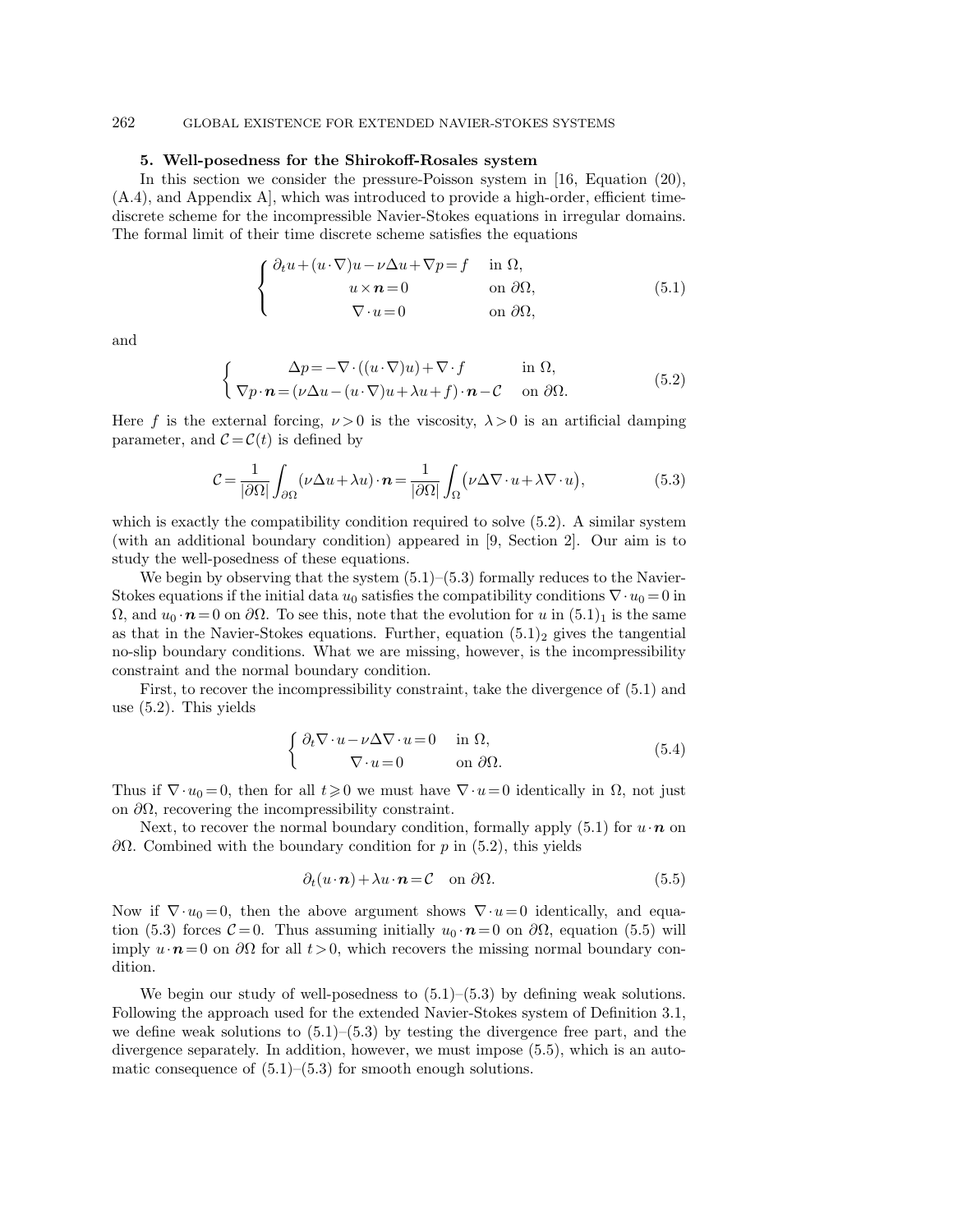DEFINITION 5.1. We define a weak solution of  $(5.1)$ – $(5.3)$  to be a function u such that

$$
u \in L^{\infty}(0,T;L^2) \cap L^2(0,T;H^1),
$$
  

$$
\nabla \cdot u \in L^{\infty}(0,T;L^2) \cap L^2(0,T;H_0^1) \cap L^1(0,T;W^{2,1}),
$$

and equations (3.1), (3.2) hold for almost all  $t \in (0,T)$ , every test function  $\varphi \in V$ , and every test function  $q \in H_0^1$ . Further, on  $\partial \Omega$ , u satisfies the boundary condition  $(5.1)_2$ and the ODE  $(5.5)$ , where C is given by  $(5.3)$ .

The global existence of weak solutions to  $(5.1)$ – $(5.3)$  can be proved in a manner similar to Theorem 3.2. For  $C<sup>2</sup>$  domains, the results and proof exactly parallel Theorem 3.2, and we address this in Remark 5.1 below. We are not able to treat arbitrary Lipschitz domains, however, and require an additional assumption on the regularity of the domain; we present the details below. We also remark that one can use the same methods to prove regularity of weak solutions to  $(5.1)$ – $(5.3)$  analogous to Theorem 4.1.

THEOREM 5.2. For  $d=2,3$ , let  $\Omega \subset \mathbb{R}^d$  be a bounded Lipschitz domain such that  $n \in H^{1/2}(\partial\Omega)$ . Assume

 $u_0 \in L^2(\Omega)$ ,  $\nabla \cdot u_0 \in H^2(\Omega)$ ,  $(u_0 \cdot \mathbf{n})\mathbf{n} \in H^{1/2}(\partial \Omega)$ , and  $f \in L^2(0,T;V').$ 

There exists a weak solution, u, to (5.1)–(5.3) with initial data u<sub>0</sub> such that  $\nabla \cdot u \in$  $C^{\infty}(\Omega \times (0,T))$ , and this solution is unique if  $d=2$ .

Before presenting the proof, we remark that the assumption  $n \in H^{1/2}(\partial\Omega)$  is not satisfied by polygonal domains.

Proof. [Proof of Theorem 5.2.] Observe first that the divergence of a weak solution can be directly determined from the initial data by solving the heat equation. Once this is known, the normal component of the weak solution on  $\partial\Omega$  can be determined using (5.5) and (5.3). As before, our main idea is to combine the divergence and normal component into a solution of a stationary Stokes problem, and treat what remains as a perturbed Navier-Stokes equation.

To follow this plan, we let  $g$  be a solution of the heat equation

$$
\begin{cases} \partial_t g = \nu \Delta g & \text{in } \Omega \times (0, T], \\ g = 0 & \text{on } \partial \Omega \times (0, T], \end{cases}
$$
\n(5.6)

with initial data  $g(x,0) = \nabla \cdot u_0(x)$ . Because  $\nabla \cdot u_0 \in H^2$ , regularity for the heat equation in Lipschitz domains gives  $g \in C_b(0,\infty;H^1)$  (see for instance [18, p.156]). Further,  $\Delta g$  also satisfies the heat equation with initial conditions  $\Delta \nabla \cdot u_0 \in L^2$ , and hence  $\Delta g \in C_b(0,\infty;L^2)$ . Thus

$$
\bar{\mathcal{C}} \stackrel{\text{def}}{=} \frac{1}{|\partial \Omega|} \int_{\Omega} \left( \nu \Delta g + \lambda g \right)
$$

is a bounded continuous function of time. Using this, define  $h$  to be the solution to the ODE

$$
\partial_t h(x) + \lambda h(x) = \bar{\mathcal{C}}, \qquad \text{with initial data } h(x,0) = u_0(x) \cdot \mathbf{n}, \tag{5.7}
$$

where  $x \in \partial\Omega$  is only a spatial parameter.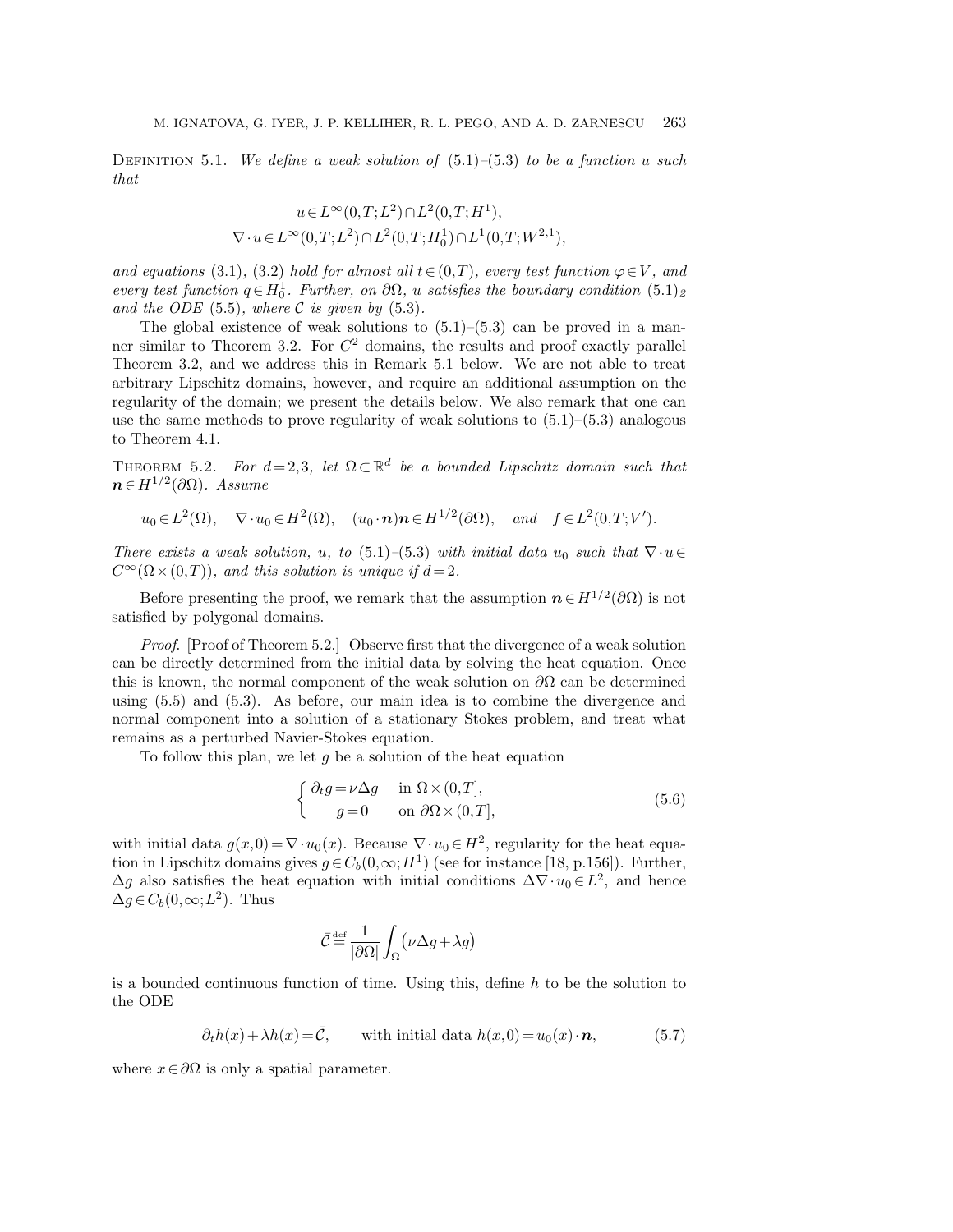Our aim, naturally, will be to construct a weak solution, u, so that  $\nabla \cdot u = g$  and  $u\cdot\mathbf{n}=h$  on  $\partial\Omega$ . To do this, we combine both the divergence and the inhomogeneous boundary values of  $u$  into a function  $z$ , defined to be the solution of the (inhomogeneous) Stokes problem

$$
\begin{cases}\n-\Delta z + \nabla q = 0 & \text{in } \Omega, \\
\nabla \cdot z = g & \text{in } \Omega, \\
z = h \mathbf{n} & \text{on } \partial \Omega,\n\end{cases}
$$
\n(5.8)

Lemma 2.1 will guarantee the existence of  $z \in H^1(\Omega)$ , provided  $g \in L^2(\Omega)$ ,  $h\mathbf{n} \in$  $H^{1/2}(\partial\Omega)$  and the solvability condition

$$
\int_{\Omega} g = \int_{\partial \Omega} h \tag{5.9}
$$

is satisfied.

The requirement  $g \in L^2(\Omega)$  has been established above. Our assumptions that both **n** and  $(u_0 \cdot \mathbf{n})\mathbf{n}$  are in  $H^{1/2}$  and the ODE (5.7) will show that  $h\mathbf{n} \in H^{1/2}(\partial\Omega)$ . For the solvability condition  $(5.9)$ , observe that equations  $(5.7)$  and  $(5.6)$  imply

$$
\frac{d}{dt}\left(\int_{\partial\Omega}h - \int_{\Omega}g\right) + \lambda\left(\int_{\partial\Omega}h - \int_{\Omega}g\right) = 0.
$$

Because by definition  $\int_{\Omega} g_0 = \int_{\Omega} \nabla \cdot u_0 = \int_{\partial \Omega} u_0 \cdot \mathbf{n} = \int_{\partial \Omega} h_0$ , we must have (5.9) satisfied for all  $t\geqslant0$ .

Now following the proof of Theorem 3.2, we define  $v \in V$  to be a weak solution of (3.5) with initial conditions  $v_0 = u_0 - z_0$ . Global existence of v will follow from the a priori estimate  $(3.8)$  in 2D (or  $(3.9)$  in 3D), provided the right hand side is finite. From (3.11), we see that this will follow if we show  $z \in L^2(0,T;H^1)$  and  $\partial_t z \in L^2(0,T;H^1)$  $L^2(0,T;L^2)$ . By Lemma 2.1 it suffices to show

$$
g, \partial_t g \in L^2(0,T;L^2(\Omega))
$$
 and  $h\mathbf{n}, \partial_t h\mathbf{n} \in L^2(0,T;H^{1/2}(\partial\Omega)).$  (5.10)

From (5.6) and the assumption  $\nabla \cdot u_0 \in H^2(\Omega)$  it immediately follows that  $g, \partial_t g \in$  $L^2(0,T;L^2(\Omega))$  as desired. For the regularity of  $h\mathbf{n}$ , observe that Duhamel's principle gives

$$
h(t,x)\mathbf{n}(x) = e^{-\lambda t}(u_0(x)\cdot \mathbf{n}(x))\mathbf{n}(x) + \left(\int_0^t e^{-\lambda(t-s)}\bar{\mathcal{C}}(s)ds\right)\mathbf{n}(x).
$$
 (5.11)

Because we already know that  $\overline{C}$  is bounded and continuous, and  $\mathbf{n} \in H^{1/2}(\partial\Omega)$  by assumption, we must have  $h\mathbf{n} \in C_b(0,\infty; H^{1/2}(\partial\Omega))$ . Because  $\partial_t h = -\lambda h + \bar{C}$ , this also implies  $(\partial_t h) \mathbf{n} \in C_b(0,\infty; H^{1/2}(\partial \Omega))$ . Thus  $h\mathbf{n}, \partial_t h\mathbf{n} \in L^2(0,T; H^{1/2}(\partial \Omega))$  for any  $T <$  $\infty$ . This will show the global existence of the function v.

To finish the proof, we define  $u=v+z$ . Because  $\nabla \cdot u=\nabla \cdot z=q$  in  $\Omega$ , and  $u \cdot \boldsymbol{n}=$  $z \cdot n = h$  on  $\partial \Omega$ , we must have  $\overline{C} = C$ . Now (3.5) and (5.8) immediately imply that u is the desired weak solution to  $(5.1)$ – $(5.3)$ . Uniqueness in two dimensions follows using the same argument as in Theorem 3.2.  $\Box$ 

REMARK 5.1 (Existence in  $C^2$  domains). As with Theorem 3.2, we can prove existence in  $C<sup>2</sup>$  domains with a reduced regularity assumption on the initial divergence: namely, we only need  $\nabla \cdot u_0 \in L^2$ . The main difference in this case is in making sense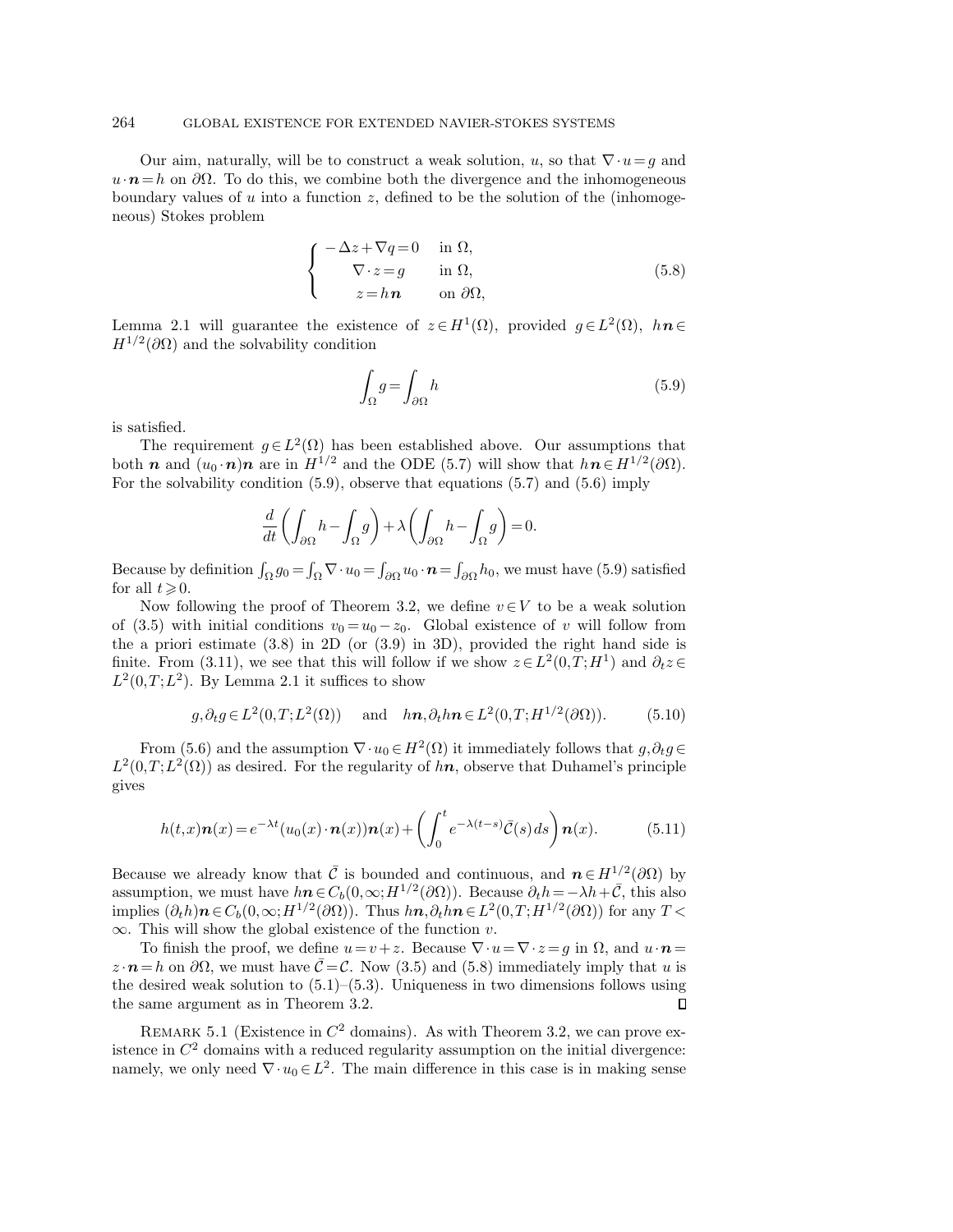of C, which appears to require  $\nabla \cdot u \in W^{2,1}$ . The reason we do not need  $\nabla \cdot u \in W^{2,1}$  is because in the proof of Theorem 5.2, we only use  $\mathcal C$  (which is the same as  $\overline{\mathcal C}$ ) to determine h. Under the reduced regularity assumption  $\nabla \cdot u_0 \in L^2$ , one can determine h by using (5.11) because

$$
\int_0^t e^{-\lambda(t-s)} \bar{\mathcal{C}}(s) ds = \frac{1}{|\partial \Omega|} \int_{\Omega} \int_0^t e^{-\lambda(t-s)} (\nu \Delta g + \lambda g) ds dx
$$
  

$$
= \frac{1}{|\partial \Omega|} \int_{\Omega} \int_0^t e^{-\lambda(t-s)} (\partial_s g + \lambda g) ds dx
$$
  

$$
= \frac{1}{|\partial \Omega|} \int_{\Omega} [g(x,t) - e^{-\lambda t} \nabla \cdot u_0(x)] dx,
$$

which is certainly defined for  $\nabla \cdot u_0 \in L^2$ . With this, proving existence in a  $C^2$  domain with only  $L^2$  initial divergence is similar to Theorems 3.2 and 5.2.

Appendix A. Some estimates on the heat equation. We now consider regularity results for solutions to the heat equation with Neumann boundary conditions. We begin with a basic fact.

LEMMA A.1. Let  $\Omega$  be a Lipschitz domain and let  $g_0 \in L^2$ . There exists a unique g in  $C([0,T];L^2) \cap L^2(0,T;H^1)$  with  $\partial_t g$  in  $L^2(0,T;\tilde{H}^{-1})$  satisfying (3.4). Moreover,

$$
||g||_{L^{\infty}(0,T;L^{2})} \le ||g_{0}||_{L^{2}},
$$
  
\n
$$
||\nabla g||_{L^{2}(0,T;L^{2})} \le (2\nu)^{-1/2} ||g_{0}||_{L^{2}},
$$
  
\n
$$
||\partial_{t}g||_{L^{2}(0,T;\tilde{H}^{-1})} \le (\nu/2)^{1/2} ||g_{0}||_{L^{2}},
$$
\n(A.1)

where  $\tilde{H}^{-1}(\Omega)$  denotes the dual of  $H^1(\Omega)$ .

*Proof.* The existence of g in  $C([0,T];L^2) \cap L^2(0,T;H^1)$  and the first two bounds in (A.1) are classical. To prove  $(A.1)_3$ , choose any  $\varphi$  in  $H^1(\Omega)$ . Using the Neumann boundary conditions on  $q$  we see

$$
\int_{\Omega} \partial_t g \varphi dx = \nu \int_{\Omega} \Delta g \varphi = -\nu \int_{\Omega} \nabla g \cdot \nabla \varphi.
$$

Hence

$$
\|\partial_t g\|_{\tilde H^{-1}} \!\leqslant\! \nu \|\nabla g\|_{L^2}\sup_{\|\varphi\|_{H^1}=1}\!\|\nabla\varphi\|_{L^2} \!\leqslant\! \nu \|\nabla g\|_{L^2}.
$$

The estimate  $(A.1)<sub>3</sub>$  now follows from  $(A.1)<sub>2</sub>$ .

 $\Box$ 

In Lemma A.2, we use Lemma A.1 to obtain basic estimates for the lifting,  $z$ , that we defined in Section 2.

LEMMA A.2. Let  $\Omega$  be a Lipschitz domain. Assume that  $g_0$  lies in  $L^2$ , let g be the unique solution to (3.4), and let  $(z,p)$  solve (2.4) (z being unique). Then z lies in  $C([0,T];H_0^1) \cap L^2(0,T;H^2)$ , and

$$
\sqrt{\nu} \|z\|_{L^{\infty}(0,T;H^1)} + \nu \|z\|_{L^2(0,T;H^2)} \leqslant C\sqrt{\nu} \|g_0\|_{L^2}.
$$
\n(A.2)

If  $\partial \Omega$  is  $C^2$  then  $\partial_t z \in L^2(0,T;L^2)$  and

$$
\sqrt{\nu}||z||_{L^{\infty}(0,T;H^1)} + ||\partial_t z||_{L^2(0,T;L^2)} + \nu ||z||_{L^2(0,T;H^2)} \leqslant C\sqrt{\nu}||g_0||_{L^2}.
$$
 (A.3)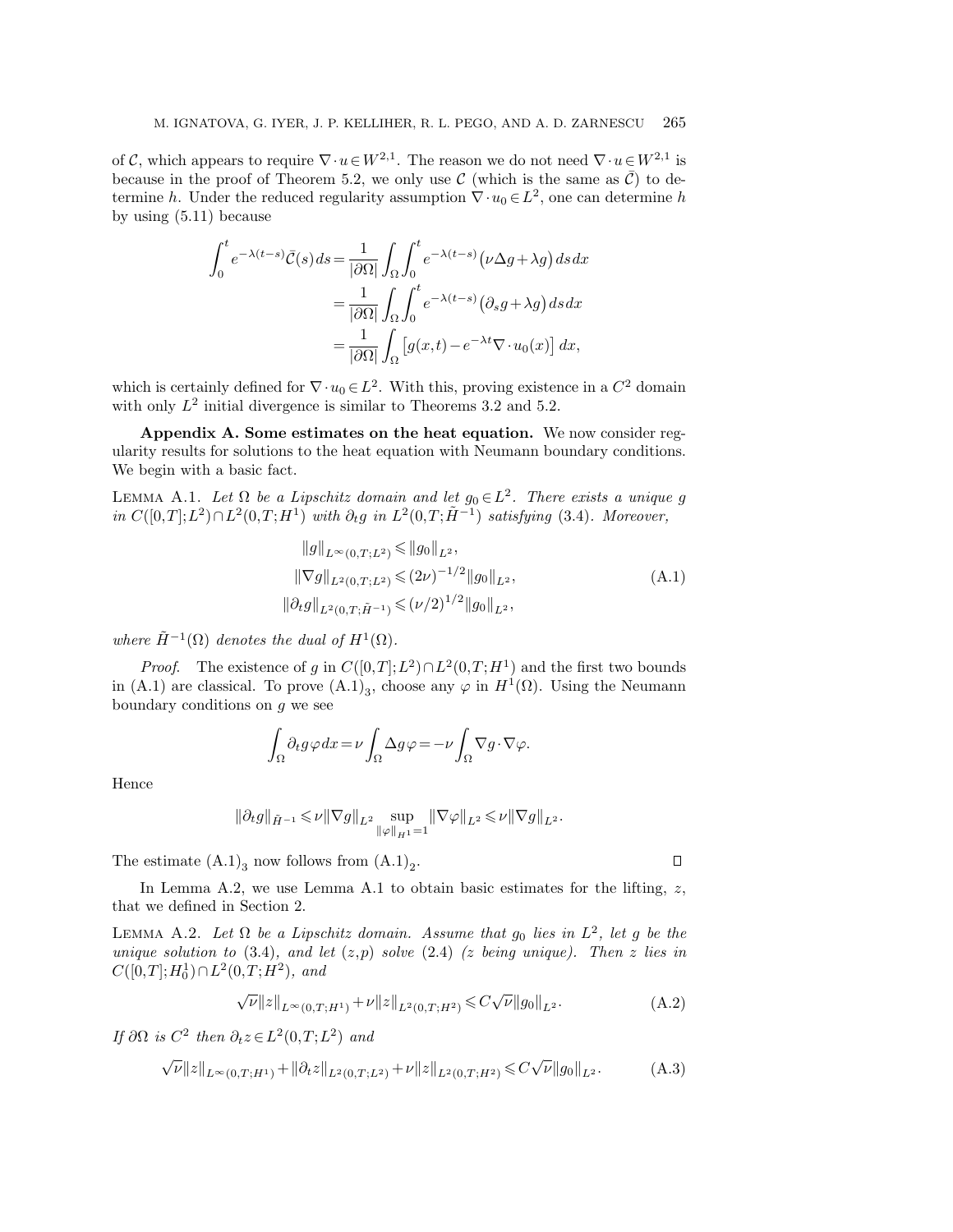Proof. We apply Lemma 2.2 to Lemma A.1, noting that we can only apply (2.6) when  $\partial\Omega$  is  $C^2$ .

A key point in Lemma A.1 is that we only assume that  $g_0 \in L^2$ . In order to obtain more regularity for the solution of (3.4) we impose more regularity on the domain and the initial data.

The next classical result addresses the higher regularity for the heat equation with Neumann boundary conditions (see for instance [14]).

LEMMA A.3. Let  $\Omega$  be a  $C^2$  domain. We assume that  $g_0 \in H^2$  with  $\frac{\partial g_0}{\partial n} = 0$  on  $\partial \Omega$ . Then, for  $g$  a solution of  $(3.4)$  we have:

$$
\sqrt{\nu}||g||_{L^{\infty}(0,T;H^2)} + ||\partial_t g||_{L^2(0,T;H^1)} + \nu ||g||_{L^2(0,T;H^3)} \leq C\sqrt{\nu}||g_0||_{H^2},
$$
\n(A.4)

where the constant C depends only on  $\Omega$ .

Similarly as before the lemma can be used to provide regularity results on the lifting, z.

LEMMA A.4. Let  $\Omega$  be a  $C^2$  domain. Assume that  $g_0$  lies in  $H^2$  with  $\frac{\partial g_0}{\partial n} = 0$ , let g be the unique solution to (3.4), and let  $(z,p)$  solve (2.4) (z being unique). Then z lies in  $L^{\infty}(0,T;H^3) \cap L^2(0,T;H^4)$  with  $\partial_t z$  in  $L^2(0,T;H^2)$ , and

$$
\sqrt{\nu} \|z\|_{L^{\infty}(0,T;H^3)} + \|\partial_t z\|_{L^2(0,T;H^2)} + \nu \|z\|_{L^2(0,T;H^4)} \leqslant C\sqrt{\nu} \|g_0\|_{H^2}.
$$
 (A.5)

REMARK A.1. Noting that  $g_t = \nu \Delta g$  and we have  $\sqrt{\nu} ||g||^2_{L^{\infty}(0,T;H^2)} \leqslant C \sqrt{\nu} ||g_0||^2_{H^2}$ , we can use the lifting lemma to obtain  $\partial_t z \in L^\infty(0,T;H^1)$ . Moreover, we have  $g_{tt} = \nu \Delta g_t$ for  $t > 0$  provided that  $g_0 \in H^2$  with  $\nabla(\Delta g_0) \cdot n = 0$ . Then, using the lifting lemma and the previous result we obtain  $\partial_{tt} z \in L^2(0,T;L^2)$ .

#### REFERENCES

- [1] S. Agmon, A. Douglis, and L. Nirenberg, Estimates near the boundary for solutions of elliptic partial differential equations satisfying general boundary conditions. I, Commun. Pure Appl. Math., 12, 623–727, 0010-3640, 1959.
- [2] P. Constantin and C. Foias, Navier-Stokes Equations, in Chicago Lectures in Mathematics, University of Chicago Press, 190, 1988.
- [3] L.C. Evans, Partial Differential Equations, in Graduate Studies in Mathematics, Providence, RI American Mathematical Society, 19, xviii+662, 1998.
- [4] G.P. Galdi, An Introduction to the Mathematical Theory of the Navier-Stokes Equations. Vol. I, in Springer Tracts in Natural Philosophy, Springer-Verlag, New York, 38, xii+450, 1994.
- [5] G. Grubb and V.A. Solonnikov, Reduction of basic initial-boundary value problems for Navier-Stokes equations to initial-boundary value problems for nonlinear parabolic systems of pseudo-differential equations, Zap. Nauchn. Sem. Leningrad. Otdel. Mat. Inst. Steklov. (LOMI), 36–52, 183–184, 171, 1989.
- [6] G. Grubb and V.A. Solonnikov, Boundary value problems for the nonstationary Navier-Stokes equations treated by pseudo-differential methods, Math. Scand., 69, 217–290, 1992.
- [7] F.H. Harlow and J.E. Welch, Numerical calculation of time-dependent viscous incompressible flow of fluid with free surface, Phys. Fluids, 8(12), 2182–2189, 1965.
- [8] G. Iyer, R.L. Pego, and A. Zarnescu, Coercivity and stability results for an extended Navier-Stokes system, J. Math. Phys., 53(11), 115605, 2012.
- [9] H. Johnston and J.-G. Liu, Accurate, stable and efficient Navier-Stokes solvers based on explicit treatment of the pressure term, J. Comput. Phys., 199(1), 221–259, 2004.
- [10] J. Leray, Sur le mouvement d'un liquide visqueux emplissant l'espace, Acta Math., 63(1), 193– 248, 1934.